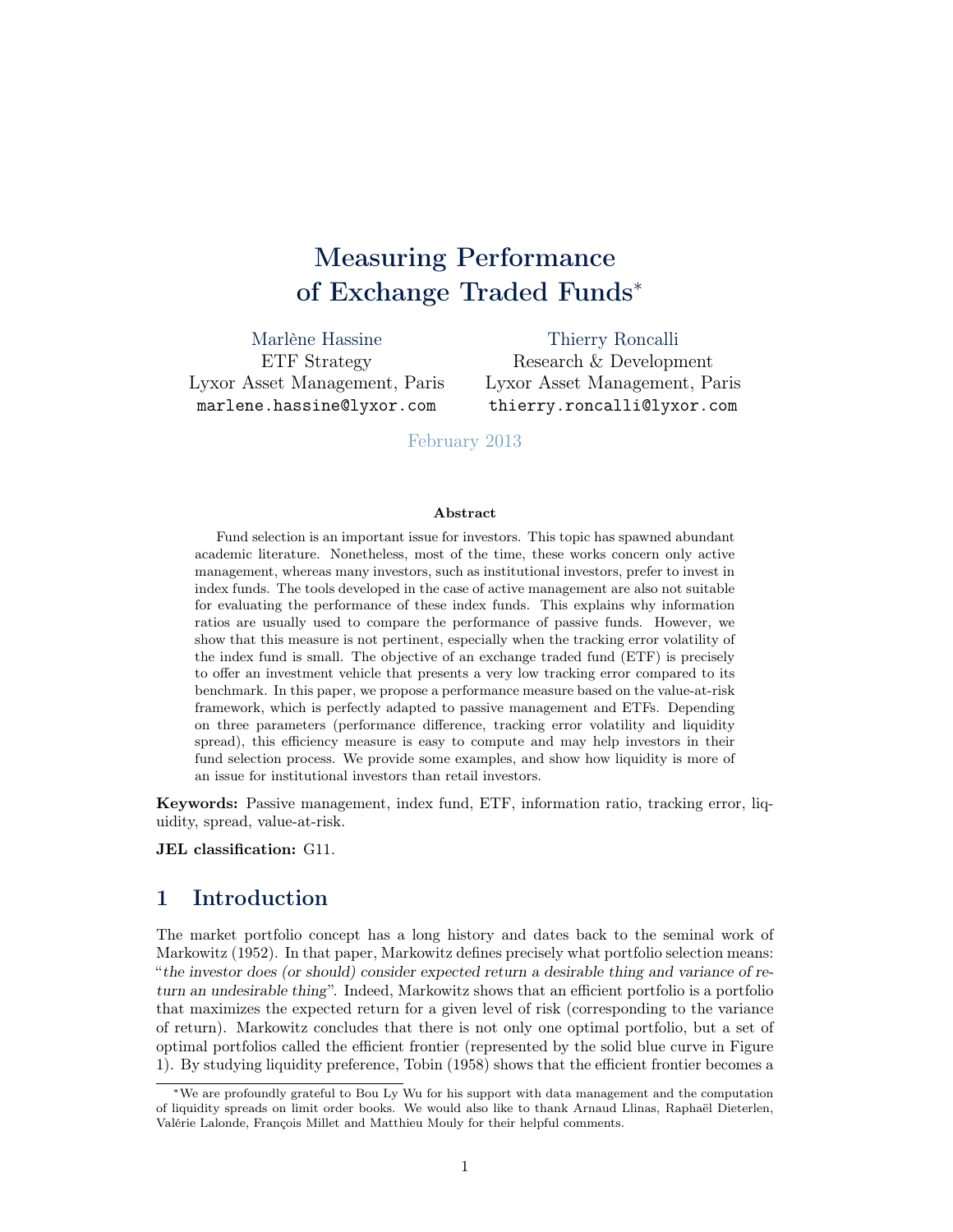straight line in the presence of a risk-free asset. If we consider a combination of an optimized portfolio and the risk-free asset, we obtain a straight line (represented by the dashed black line in Figure 1). But one straight line dominates all the other straight line and the efficient frontier. It is called the Capital Market Line (CML), which corresponds to the green dashed line in Figure 1. In this case, optimal portfolios correspond to a combination of the riskfree asset and one particular efficient portfolio named the tangency portfolio. Sharpe (1964) summarizes the results of Markowitz and Tobin as follows: "*the process of investment choice can be broken down into two phases: first, the choice of a unique optimum combination of risky assets; and second, a separate choice concerning the allocation of funds between such a combination and a single riskless asset*". This two-step procedure is today known as the *Separation Theorem*.

One of the difficulties faced when computing the tangency portfolio is that of precisely defining the vector of expected returns of the risky assets and the corresponding covariance matrix of returns. In 1964, Sharpe developed the CAPM theory and highlighted the relationship between the risk premium of the asset (the difference between the expected return and the risk-free rate) and its beta (the systematic risk with respect to the tangency portfolio). Assuming that the market is at equilibrium, he showed that the prices of assets are such that the tangency portfolio is the market portfolio, which is composed of all risky assets in proportion to their market capitalization. That is why we use the terms, tangency portfolio and market portfolio indiscriminately nowadays.





Another step forward was made by Jensen (1968), who measured the performance of 115 (equity) mutual funds using the alpha measure and concluded that:

"*The evidence on mutual fund performance indicates not only that these 115 mutual funds were on average not able to predict security prices well enough to*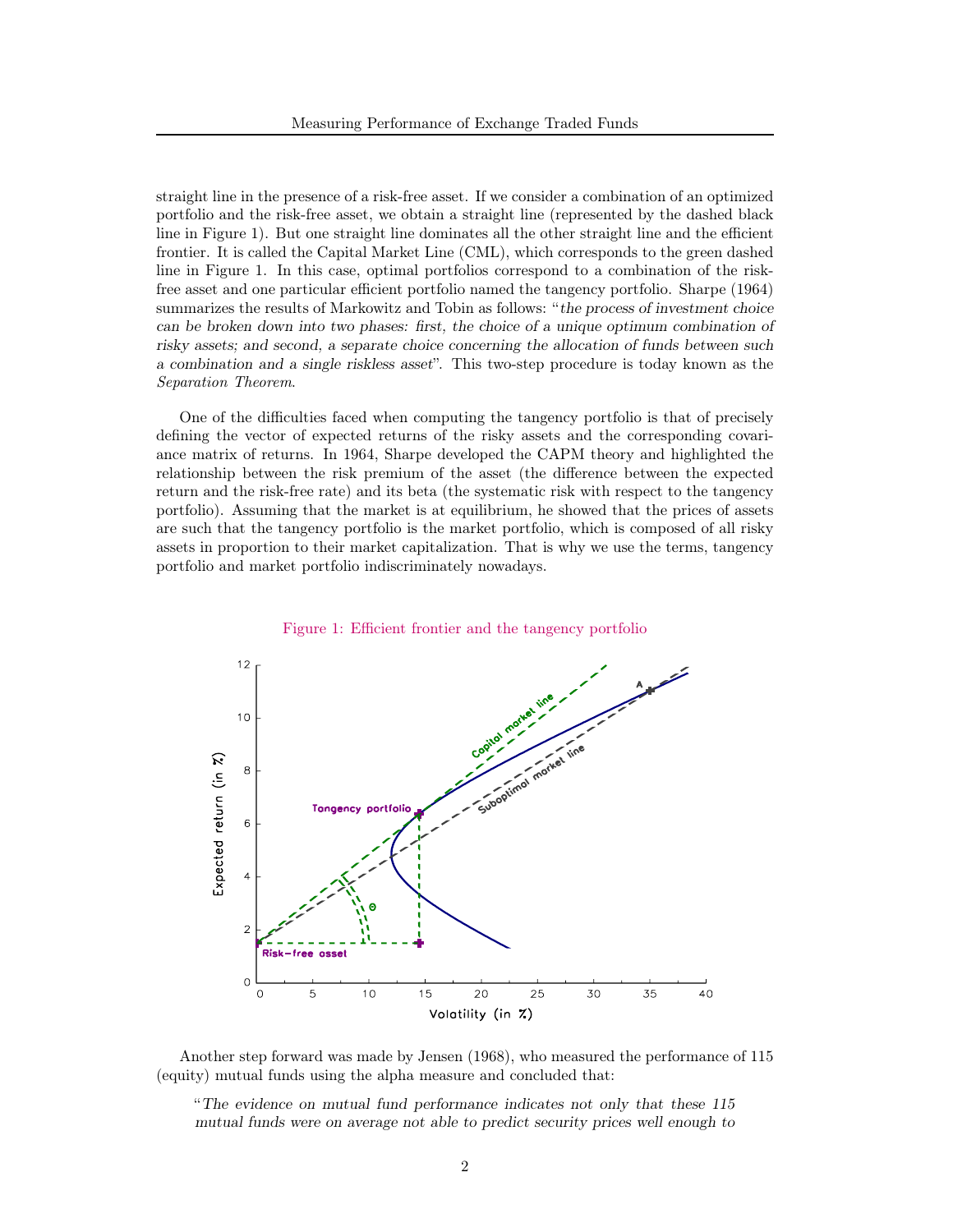*outperform a buy-the-market-and-hold policy, but also that there is very little evidence that any individual fund was able to do significantly better than that which we expected from mere random chance*".

The seminal work of Michael Jensen is the starting point of the development of passive management. Indeed, the first index fund was launched in 1971 by John McQuown at Wells Fargo Bank for the Samsonite luggage company (Bernstein, 1992). It took a long time for investors to accept the ideas of Markowitz, Sharpe and Jensen, but passive management represents now a large part of the asset management industry as shown in Figure 2.



Figure 2: Index funds' share in the equity mutual fund market

There is an abundance of literature that compares the performance of active managers. Indeed, academics have developed many econometrics tools in this domain to measure their alpha and their skill (Grinblatt and Titman, 1989; Blake *et al.*, 1993; Carhart, 1997; Barras *et al.*, 2010). Professionals have also created databases and ranking systems to evaluate mutual funds. For instance, Morningstar is certainly one of the best known scoring platforms. The literature is scarcer when it comes to measuring the performance of passive management. Generally, one uses the same quantitative tools as those developed for passive management to investigate the efficiency of an index fund. The aim of this paper is to provide more appropriate tools for investor looking to invest in index funds, and in exchange traded funds in particular.

The paper is organized as follows. Section 2 presents the efficiency measure, which is in fact a risk measure. In particular, we describe the reasoning behind this indicator and its rationale. Empirical results are reported in Section 3. In section 4, we consider different variations on the tracker efficiency measure. For example, we consider other definitions of the risk measure and the liquidity spread. Finally, in Section 5 we draw our conclusions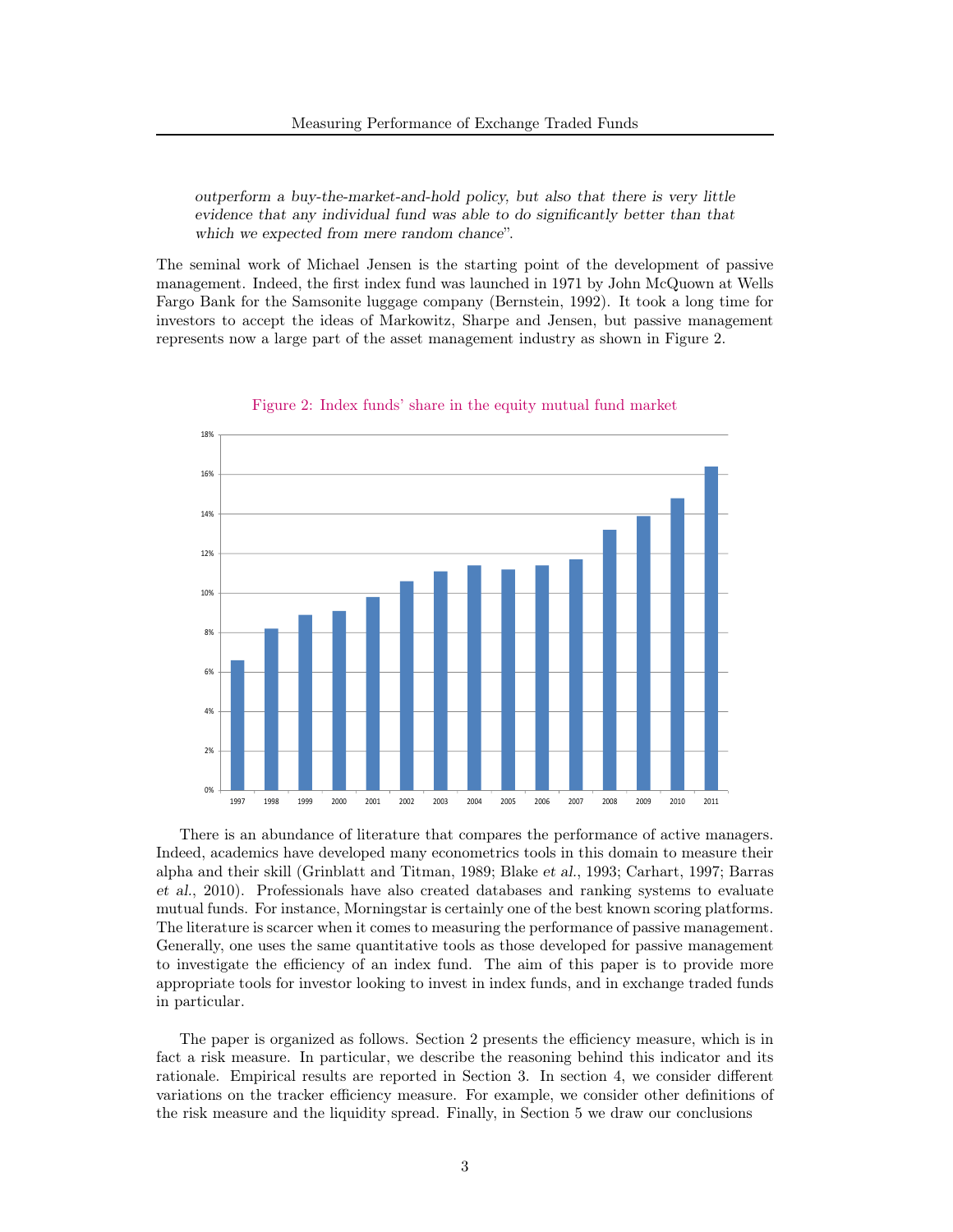# 2 Measuring the efficiency of exchange traded funds

## 2.1 Performance or efficiency measurement?

#### 2.1.1 Understanding fund picking in active management

Fund picking could be summarized as a two-step procedures:

- Defining a universe of funds, that are sensitive to certain risk factors;
- Picking one or more elements of this universe by combining quantitative and qualitative criteria.

The first step is crucial in order to define a universe of mutual funds, that are sufficiently homogeneous in terms of risk analysis. For instance, if we want to invest in equities, it could be useful to describe the universe more accurately. Does the investment concern global equities, regional equities or country equities? Does the investment definition relate to specific sectors, by focusing on or excluding some of them? What is the bias of the investment universe in terms of style analysis? The capacity of the investor to clearly define the borders of the universe is the most important part of the fund picking process, because the second step is relatively straightforward once the first step has been accurately completed. For example, investing in large capitalization equities located in the Eurozone that do not belong to the banking system, and are recognized as socially responsible, effectively reduces the universe to a small number of mutual funds.

Nevertheless, defining the investment universe is not always straightforward, for many reasons. First, the category may be very large with numerous mutual funds. Suppose we wanted to invest in sovereign bonds in the Eurozone. According to the Morningstar database there are more than 200 such funds available. Second, a category may not necessarily exist if the criteria are too specific<sup>1</sup>. Third, investment styles are heterogeneous, because they cannot be defined in a precise way. Take value and growth styles, for example. Everybody knows what they mean, but if we ask two people to classify the components of the S&P 500 index according to growth/value risk factors, we will get two different answers. This shows that investing in active management may have a significant cost, because thorough research is necessary to find accurate information. That is why, in the end, many investments are based on past performance.

#### 2.1.2 Why is fund picking different with passive management?

With passive management, fund picking is more straightforward. Indeed, the fund universe is clearly defined once the benchmark has been chosen and the problem of performance attribution between alpha and beta components is not relevant. The investor's goal is also to identify the investment vehicle that tracks the chosen index most accurately. Rating systems such as Morningstar and Europerformance (see Box 1) are thus not suited to this selection challenge, because they are more concerned by absolute performance. For passive managers, absolute performance is meaningless. In an ideal world, they would like to buy and sell the investment at any moment and have exactly the same return as the index. Passive managers thus focus on factors other than absolute return:

<sup>1</sup>For example, an investor seeking exposure to investment grade sovereign bonds in the Eurozone, excluding German bonds (because the yield is too low) and Spanish bonds (because they are too risky), would struggle to find mutual funds that satisfy these criteria.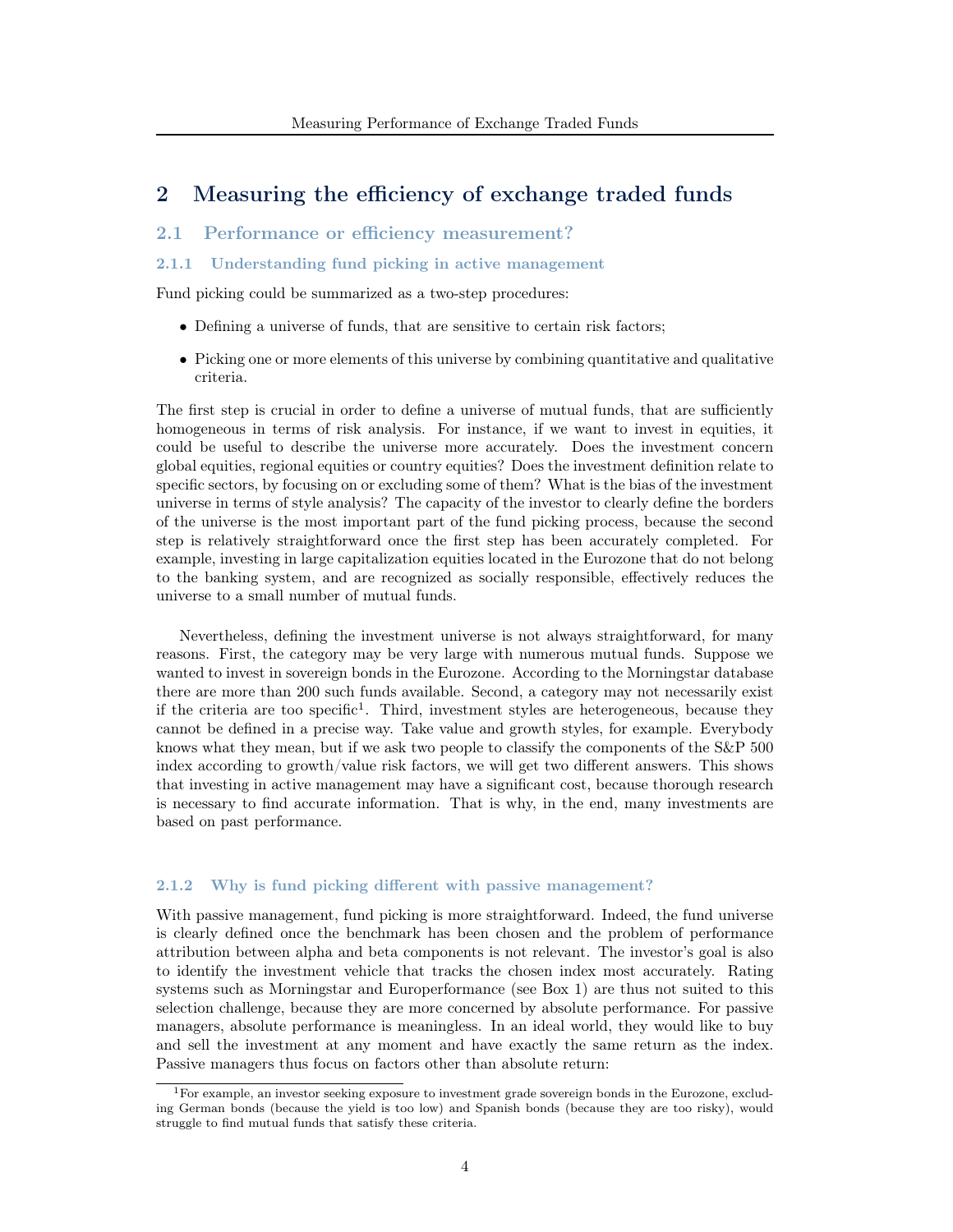#### Box 1: The Europerformance/Edhec rating methodology

The ratings are constructed by combining three criteria. First, one measures extreme risks using a Cornish-Fisher value-at-risk at a 99% confidence level. If the VaR of the fund is too high, the fund is not rated. Second, the alpha of the fund is estimated. It is done in two steps. In a first step, the style analysis of Sharpe is considered to build the composite benchmark of the fund. When this benchmark is selected, one deduces alpha by a regression analysis:

$$
R_t - r = \alpha + \sum_{j=1}^{n} \beta_j \left( R_t^{(j)} - r \right) + \varepsilon_t
$$

where  $R_t$  is the return of the fund,  $R_t^{(j)}$  is the return of the *i*<sup>th</sup> selected benchmark and *r* is the risk-free rate. The alpha criterion allows us to distinguish funds rated below and above 3 stars. For example, the 4 and 5 stars correspond to funds which have a strictly positive alpha. The distinction between 4 and 5 stars is done using a gain frequency measure. It corresponds to the number of times in percent that the fund has delivered performance that was better than that of its benchmark. If the gain frequency measure is less than 50%, the fund is rated 4 stars, otherwise it is rated 5 stars. Finally, a super rating is attributed to funds rated 5 stars and which have a Hurst exponent *H* larger than <sup>1</sup>*/*2.

- 1. Management fees, other costs and additional revenues;
- 2. Tracking error volatility;
- 3. Liquidity;

✫

 $\sqrt{2\pi}$ 

4. Structuration risks.

The first factor is important because it impacts on the net performance of the investment vehicle. For instance, high management fees generally have a negative impact on the performance of mutual funds. Indeed, Elton *et al.* (1993) investigated the informational efficiency of mutual fund performance for the period 1964-1984 and concluded:

"*There is statistically significant relationship between alpha and expenses and a relationship that can clearly be seen by examining the quintiles. Higher expenses are associated with poorer performance. Management does not increase performance by an amount sufficient that justify higher fees*".

The results are the same for index funds (Elton *et al.*, 2004). Nevertheless, management fees are not the only factor that impact directly on the return of an index fund. We can cite for example brokerage costs, dividend taxes, etc. A fund may also benefit from revenues derived from securities lending, fiscal optimization or index arbitrage<sup>2</sup>.

The second factor measures the relative risk of the fund with respect to the index. It corresponds in general to the volatility of the tracking error, which is defined as the difference

<sup>&</sup>lt;sup>2</sup>Index arbitrage concerns addition/deletion mechanisms of the index and corporate actions as subscription rights or optional dividend management (Dieterlen and Hereil, 2012).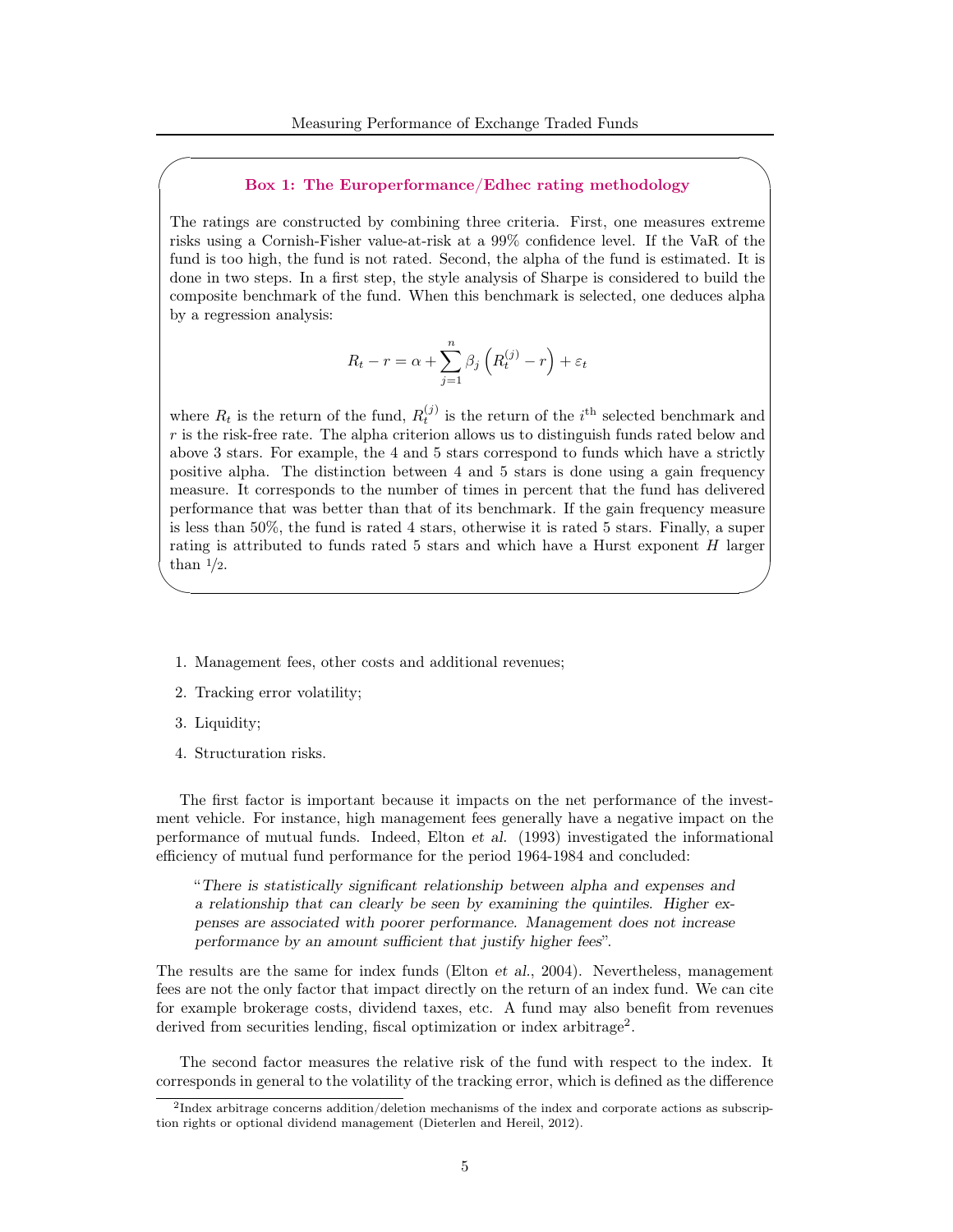between fund and index returns. It indicates how the tracker performance may deviate from the index performance. In the words of Harry Markowitz, it is 'an undesirable thing' for the investor. This performance difference comes from the fact that replication strategies cannot be perfect, because the invested portfolio can not track the index weights exactly all the time. We generally distinguish between three replication methods: full replication, optimized sampling and synthetic replication. In full replication, the fund manager invests in all index securities in the same proportion as the underlying index. But the portfolio weights can never be identical to the theoretical index weights, unless the fund manager buys the whole market<sup>3</sup>. Moreover, the portfolio weights are not static, as a result of subscriptions and redemptions, dividends, cash drag, etc.

The third factor is a key element for passive funds. The liquidity of the fund is inherently connected to the liquidity of the index. A S&P 500 index fund is certainly more liquid than an MSCI emerging markets index fund. But the investment universe is not the only factor in fund liquidity. These funds are mainly bought by institutional investors, especially in Europe. Liquidity is then crucial when they carry out subscriptions or redemptions. These decisions may have a big impact on the market. Moreover, the fund manager has little margin for discretionary decisions, because he has to follow the systematic index strategy. The index ignores more and less liquidity, but the index fund does not. Some recent events, like the March 2011 Tohoku earthquake in Japan or the Greek debt crisis, have shown how difficult it can be to manage the liquidity of an index fund in the face of such stress scenarios. Redemptions from Japanese equity index funds were difficult to execute in the days after the catastrophe in northern Japan on Friday March 11, 2011. In the same way, the decision of EuroMTS to keep Greek bonds in the EuroMTS Eurozone Govies index (ex CNO) after Greece was downgraded from investment grade in April 2010 caused problems in managing index funds that were benchmarked to this index. The problem is more complex with trackers, because they offer intra-day liquidity. And this liquidity has a cost, which can be measured by bid-ask spreads.

Another element that is important for investors is the operational structure of an ETF. We generally distinguish two main structures (physical and synthetic) used in the European markets. Even if the operational structure may be sometimes an important criteria for investors, it is more a go/no go check test than a statistic that can be taken into account in the design of an efficiency measure.

#### 2.1.3 Portfolio optimization when there is a benchmark

We may think that the Markowitz approach is less relevant when there is a benchmark. However, it could easily be adapted by replacing the volatility of the portfolio by the volatility of the tracking error. Let  $b$  (or  $x$ ) be the vector of weights of the benchmark (or the active portfolio). We note *n* the number of assets in the investment universe and  $R_i$  the return of

$$
w_{i,t} = \frac{N_{i,t}P_{i,t}}{\sum_{i=1}^{2} N_{i,t}P_{i,t}}
$$

<sup>&</sup>lt;sup>3</sup>Let us assume that the index is composed of two stocks. Let  $N_{i,t}$  and  $P_{i,t}$  be the number of outstanding shares and the price of the  $i<sup>th</sup>$  stock at time  $t$ . The index weights are given by:

For example, if  $N_{1,t} = 136017$ ,  $N_{2,t} = 87123$ ,  $P_{1,t} = 110.54$ ,  $N_{2,t} = 125.23$ , we have  $w_{1,t} = 57.95\%$  and  $w_{2,t} = 42.05\%$ . If the value of the fund is \$1000, full replication involves buying respectively 5 and 3 shares of the first and second stocks, whereas the cash represents \$71*.*61. The portfolio weights of the two stocks are then  $w_{1,t} = 55.27\%$  and  $w_{2,t} = 37.57\%$ . At time  $t + 1$ , we assume that there is a subscription of \$60. If the prices remain the same, we could buy another share of either the first stock or the second stock. In the two cases, we obtain portfolio weights that are different from the index weights.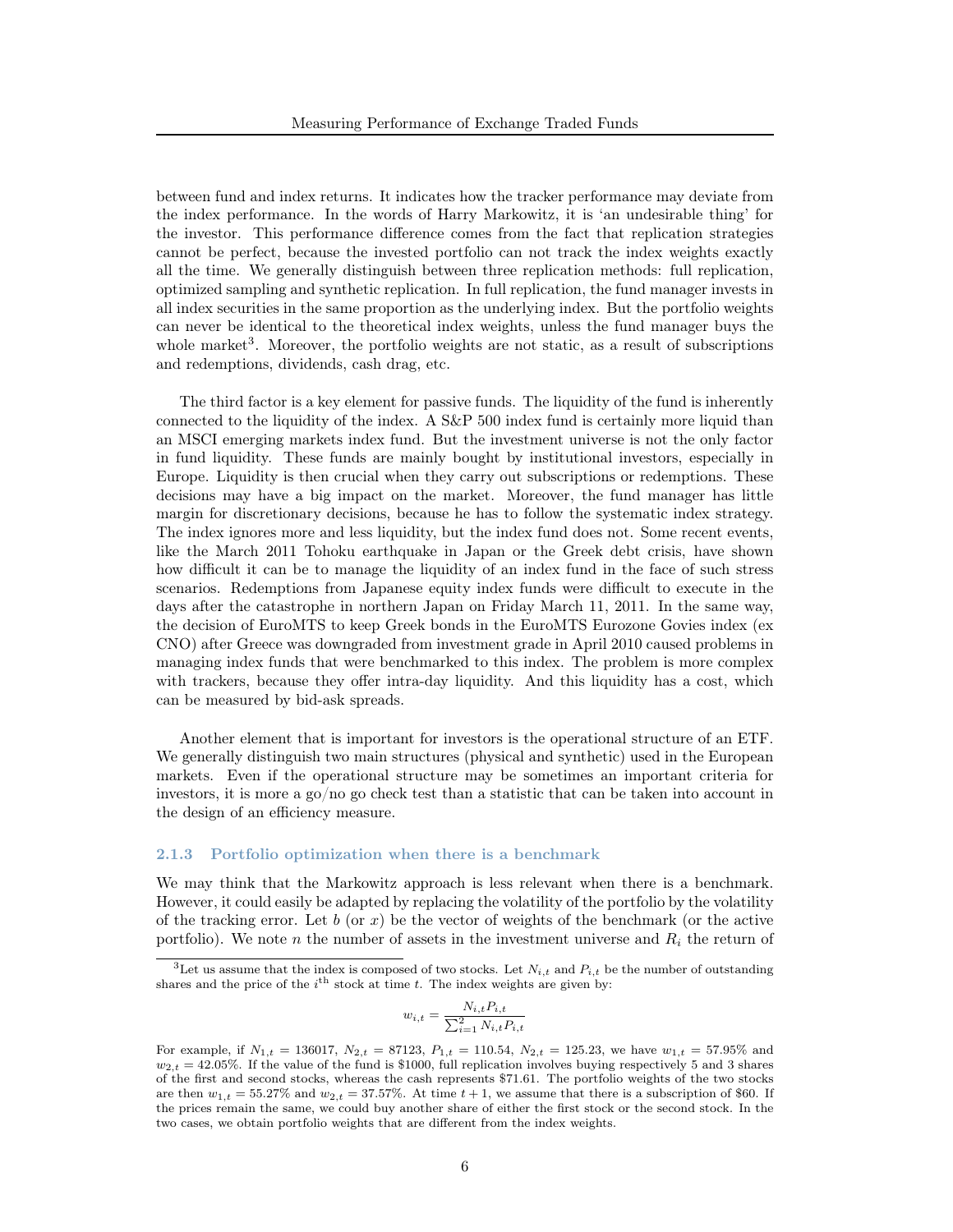the asset *i*. The tracking error of the active portfolio *x* with respect to the benchmark is the difference between the return of the portfolio  $R(x)$  and the return of the benchmark  $R(b)$ :

$$
e = R(x) - R(b)
$$
  
= 
$$
\sum_{i=1}^{n} x_i R_i - \sum_{i=1}^{n} b_i R_i
$$
  
= 
$$
x^{\top} R - b^{\top} R
$$
  
= 
$$
(x - b)^{\top} R
$$

The expected tracking error is defined as follows:

$$
\mu(x \mid b) = \mathbb{E}[e] \n= (x - b)^{\top} \mu
$$

whereas tracking error volatility is equal to<sup>4</sup>:

$$
\sigma^{2}(x \mid b) = \sigma^{2}(e)
$$
  
=  $(x - b)^{\top} \Sigma (x - b)$ 

The objective of the investor is to maximize the expected tracking error with a constraint on the tracking error volatility:

$$
x^* = \arg \max (x - b)^{\top} \mu
$$
  
u.c.  $\mathbf{1}^{\top} x = 1$  and  $\sigma(e) \le \sigma^*$ 

We gave an example of the tracking-error efficient frontier in Figure 3. It is a straight line when there is no restriction (Roll, 1992). If we impose some constraints, the efficient frontier is moved to the left and is no longer a straight line.

To compare the performance of different portfolios, a better measure than the Sharpe ratio is the information ratio, which is defined as follows (Grinold and Kahn, 2000):

$$
\text{IR}(x \mid b) = \frac{\mu (x \mid b)}{\sigma (x \mid b)}
$$

$$
= \frac{(x - b)^{\top} \mu}{\sqrt{(x - b)^{\top} \Sigma (x - b)}}
$$

If we consider a combination of the benchmark  $b$  and the active portfolio  $x$ , the composition of the portfolio is:

$$
y = (1 - \alpha) b + \alpha x
$$

with  $\alpha \geq 0$  the proportion of wealth invested in the portfolio *x*. We get:

$$
\mu(y \mid b) = (y - b)^{\top} \mu = \alpha \mu(x \mid b)
$$

and:

$$
\sigma^{2}(y \mid b) = (y - b)^{\top} \Sigma (y - b) = \alpha^{2} \sigma^{2} (x \mid b)
$$

We deduce that:

$$
\mu(y \mid b) = \text{IR}(x \mid b) \cdot \sigma(y \mid b)
$$

It is the equation of a linear function between the expected tracking error and the tracking error volatility of the portfolio *y*. It implies that the efficient frontier is a straight line:

<sup>&</sup>lt;sup>4</sup>In IOSCO terminology,  $\mu(x | b)$  corresponds to *Tracking Difference* (TD) whereas  $\sigma(x | b)$  is called *Tracking Error* (TE).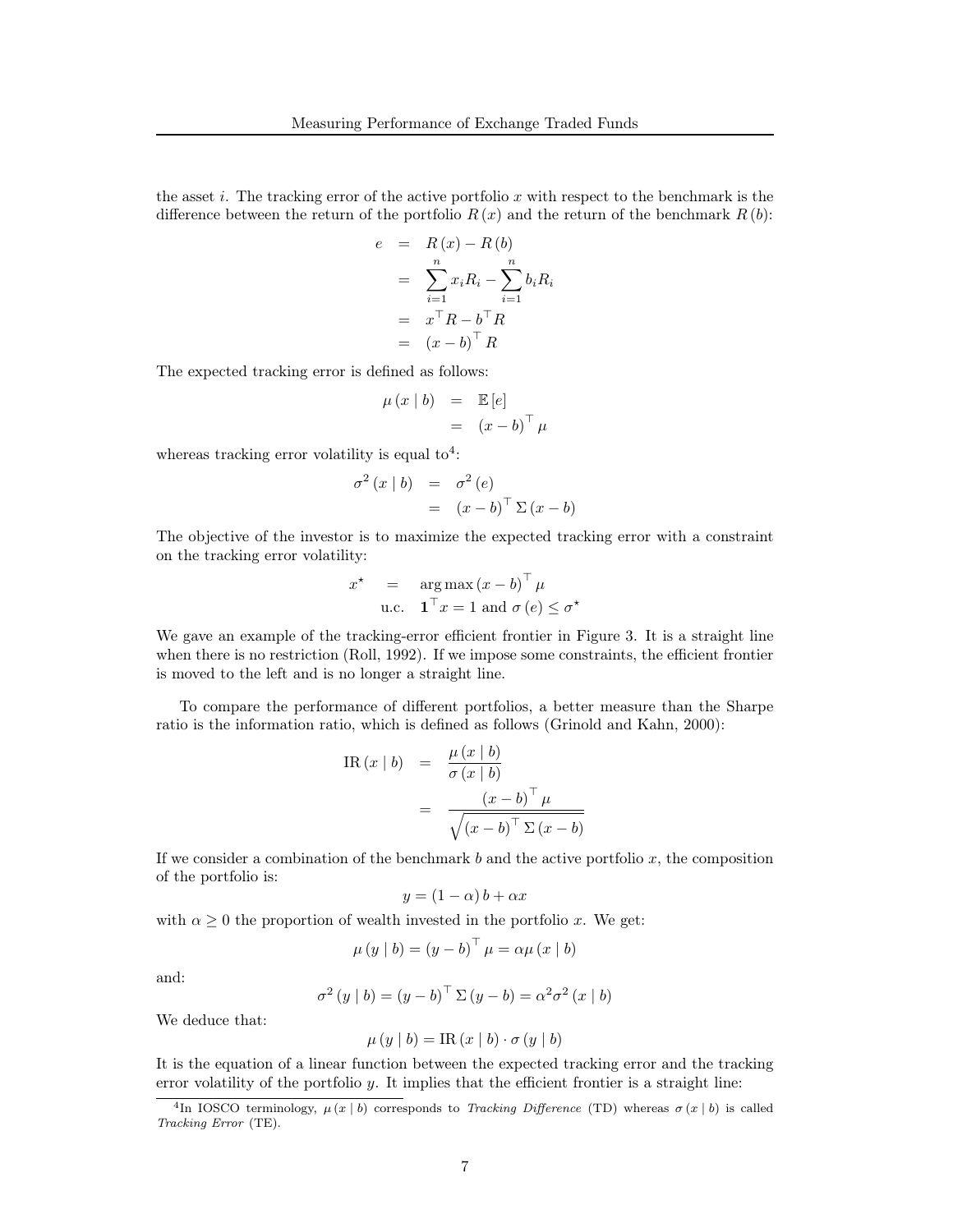

Figure 3: Tracking-error efficient frontier

"*If the manager is measured solely in terms of excess-return performance, he or she should pick a point on the upper part of this efficient frontier. For instance, the manager may have a utility function that balances expected value added against tracking-error volatility. Note that because the efficient set consists of a straight line, the maximal Sharpe ratio is not a usable criterion for portfolio allocation*" (Jorion, 2003, page 172).

If we add some other constraints to the portfolio optimization problem, the efficient frontier is no more a straight line. In this case, one optimized portfolio dominates all the other portfolios. It is the portfolio that belongs to the efficient frontier and the straight line that is tangent to the efficient frontier. It is also the portfolio that maximizes the information ratio. An illustration is provided in Figure 4. In this case, we check that the tangency portfolio is the one that maximizes the tangent  $\theta$ , which is the information ratio:

$$
\tan \theta = \frac{BC}{AB}
$$
  
= 
$$
\frac{\mu(x \mid b)}{\sigma(x \mid b)}
$$
  
= 
$$
\text{IR}(x \mid b)
$$

#### 2.1.4 The information ratio as a selection criteria for benchmarked funds

To understand why the information ratio is suitable for comparing benchmarked funds, we consider the example given in Figure 5. It is obvious that portfolio  $x_2$  is preferable to portfolio *x*<sup>1</sup> because it has a better excess-return performance for the same tracking-error volatility. If we compare portfolios  $x_3$  and  $x_2$ , they don't have the same tracking-error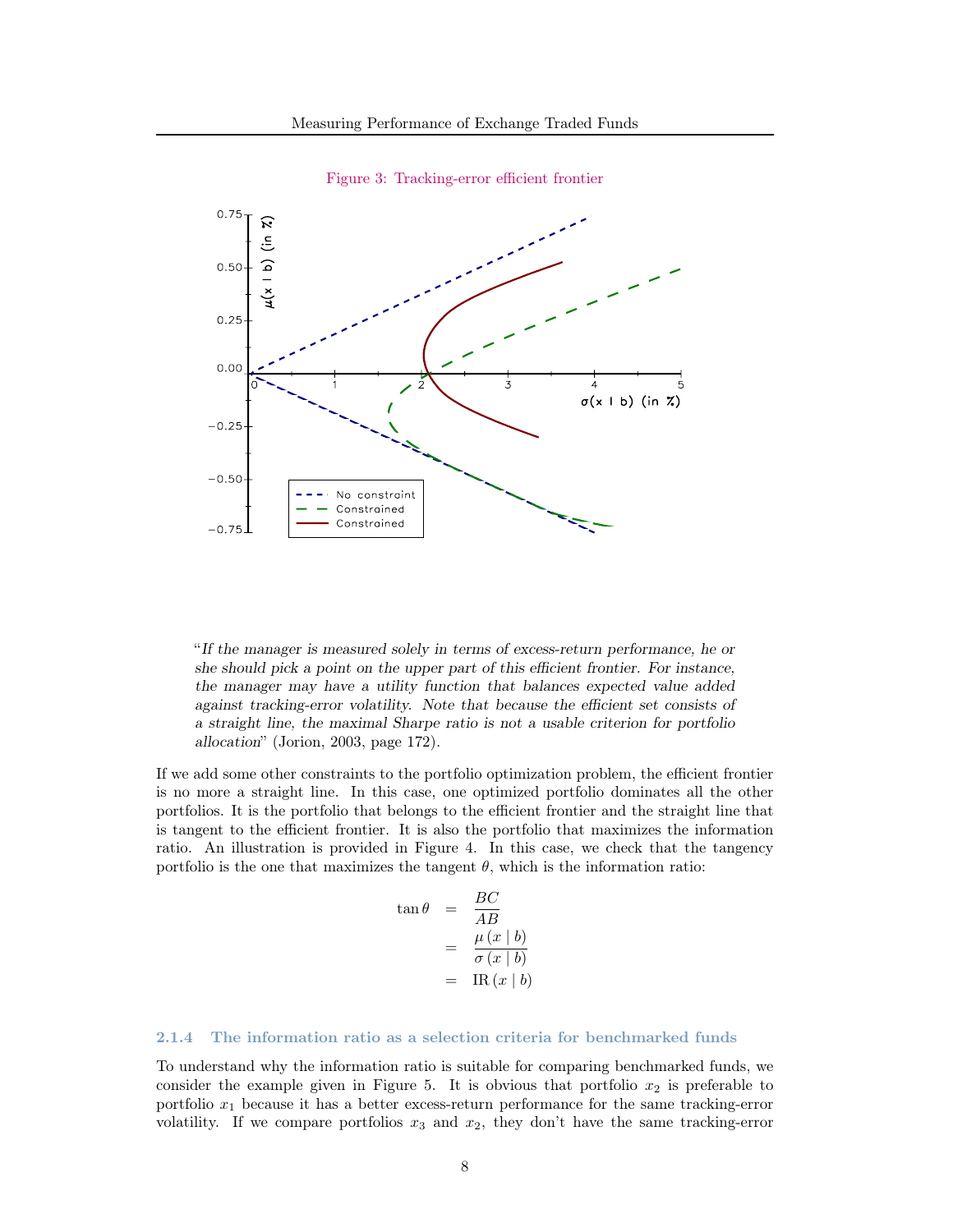

Figure 4: The geometry of the information ratio

volatility. Nevertheless, we could build a portfolio  $x_4$  by mixing benchmark  $b$  and portfolio  $x_2$  such that  $x_4$  has the same tracking-error volatility as  $x_3$ . According to the previous analysis, we get:

$$
\begin{cases}\nx_4 = (1-\alpha)b + \alpha x_2 \\
\alpha = \sigma(x_3 \mid b) / \sigma(x_2 \mid b)\n\end{cases}
$$

In this case, portfolio  $x_4$  is preferable to portfolio  $x_3$  because it performs better. We can conclude that  $x_2$  is preferable to  $x_3$ . The information ratio of  $x_4$  is by its very nature equal to the information ratio of *x*2. So, to select a portfolio, we simply compare their information ratios. We thus get the following result<sup>5</sup>.

Proposition 1 *Let x and y be two portfolios benchmarked on the same index b. x is preferable to y if and only if the information ratio of x is greater than the information ratio of y:*

$$
x \succ y \Leftrightarrow \text{IR}(x \mid b) \ge \text{IR}(y \mid b)
$$

### 2.1.5 Pitfalls of the information ratio

This proposition is the core of fund selection processes for benchmarked funds. However, it is only valid for funds with significant tracking-error volatility. Indeed, to establish this proposition, we have made the assumption that we can replicate the benchmark exactly. In real life, we need to use a tracker to proxy the benchmark. Let *y* be the combination of tracker  $x_0$  and portfolio  $x$ . We get:

$$
y = (1 - \alpha) x_0 + \alpha x
$$

<sup>5</sup>We assume that the information ratio is positive.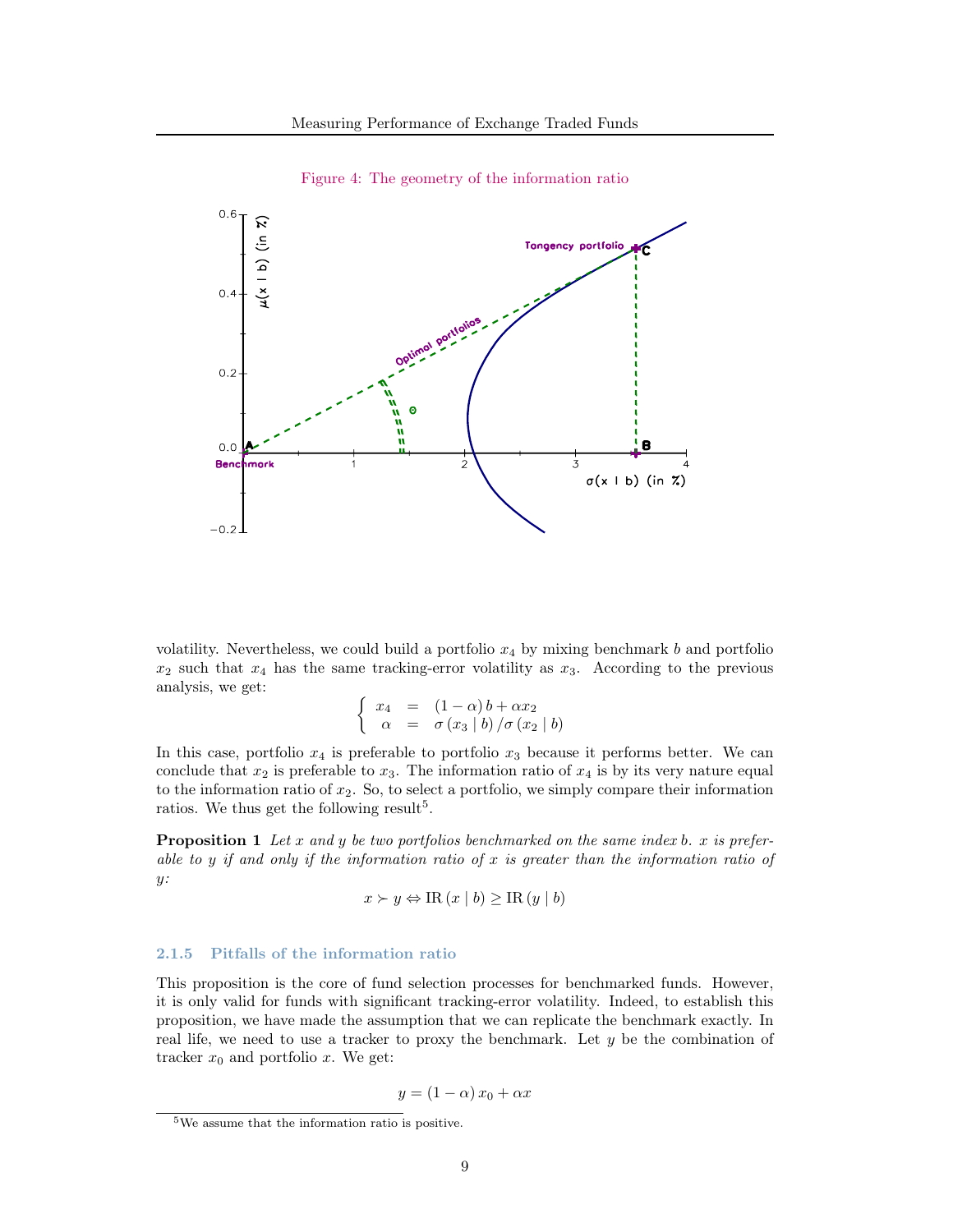

Figure 5: Comparing benchmarked portfolios

In Appendix A.1, we show that:

$$
IR(y | b) = \frac{(1 - \alpha) \mu (x_0 | b) + \alpha \mu (x | b)}{\sqrt{(1 - \alpha) \sigma^2 (x_0 | b) + \alpha \sigma^2 (x | b) + (\alpha^2 - \alpha) \sigma^2 (x | x_0)}}
$$
(1)

If  $\mu(x_0 | b) = 0$  and  $\sigma(x_0 | b) = 0$ , we get the previous result:

$$
IR(y | b) = IR(x | b)
$$

In general, the tracker is such that  $\mu(x_0 | b) < 0$  and  $\sigma(x_0 | b) > 0$ . In this case, we obtain:

 $IR(y | b) < IR(x | b)$ 

and these two information ratios are closed when the tracking-error volatility of the portfolio *x* is larger than that of the tracker  $x_0 - \sigma(x_0 | b) \ll \sigma(x | b)$ . In other cases the use of the information ratios may be not appropriate.

Let us illustrate this drawback with an example. We assume that  $\mu(x_0 | b) = -5$  bps,  $\mu(x_1 | b) = 45$  bps,  $\sigma(x_1 | b) = 45$  bps,  $\sigma(x_1 | x_0) = 25$  bps and  $\sigma(x_0 | b) = 5$  bps. Portfolio  $x_1$  and tracker  $x_0$  are represented in Figure 6. Next we consider a second portfolio  $x_2$  with the following characteristics  $\mu(x_2 | b) = 15$  bps and  $\sigma(x_2 | b) = 15$  bps. We get IR  $(x_1 | b) = 1.29$ and IR  $(x_2 | b) = 1.0$ . Using Proposition 1, we can deduce that  $x_1$  is better than  $x_2$  because we could build the portfolio  $x_3$  that dominates  $x_2$ :

$$
x_3 \succ x_2 \Rightarrow x_1 \succ x_2
$$

But the problem is that the information ratio of  $x_3$  could not reached because the benchmark could only be replicated by tracker  $x_0$ . In this case, the combination of  $x_1$  and  $x_0$  gives  $x_4$ 

 $6$ Due to the management fees.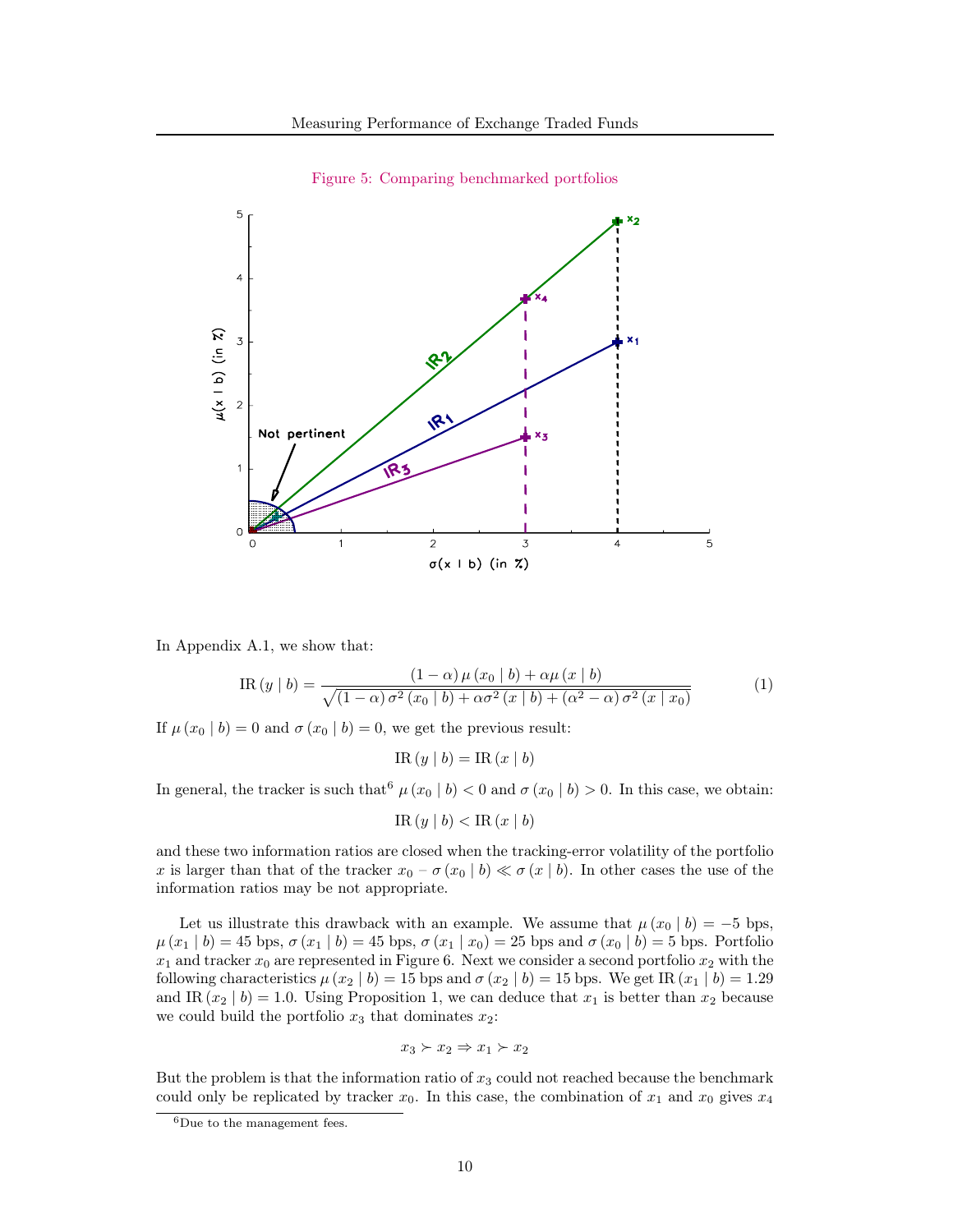and we find that  $x_2 \succ x_4$ . In this example, if we target a tracking-error volatility of 15 bps, we conclude that  $x_2$  dominates  $x_1$  even if the information ratio of  $x_1$  is larger. We conclude that:

$$
IR(x | b) > IR(y | b) \nRightarrow x \succ y
$$

This problem concerns benchmarked funds with low tracking-error volatility in particular. In this case, the information ratio cannot be used to select funds. This is especially true for trackers that aim to have the lowest tracking-error volatility. Moreover, the information ratio is not appropriate for measuring the relative performance of the tracker that presents the lowest tracking error. Indeed, it is generally a fund that has a small but negative excessreturn performance. Because its information ratio is negative, this tracker is not efficient from the information ratio perspective. It means that no investors are interested in using it. This theoretical point of view is in contradiction with practice, because passive investors like to consider funds with the smallest tracking error volatility.

Figure 6: Information ratio with the tracker



Remark 1 *Another problem arises from the fact that the information ratio ignores the magnitude of tracking-error volatility. For instance, if we consider two trackers with the following characteristics:*

| Tracker | $\mu(x_0   b)$ | $\sigma(x_0   b)$ | $IR(x_0   b)$ |
|---------|----------------|-------------------|---------------|
| #1      | $0.02\%$       | $0.03\%$          | 0.66          |
| $~\#2$  | $0.40\%$       | $0.50\%$          | 0.80          |

*the second tracker is preferred to the first tracker if we use the information ratio as the selection criteria. However, the first tracker does a better replication job than the second one.*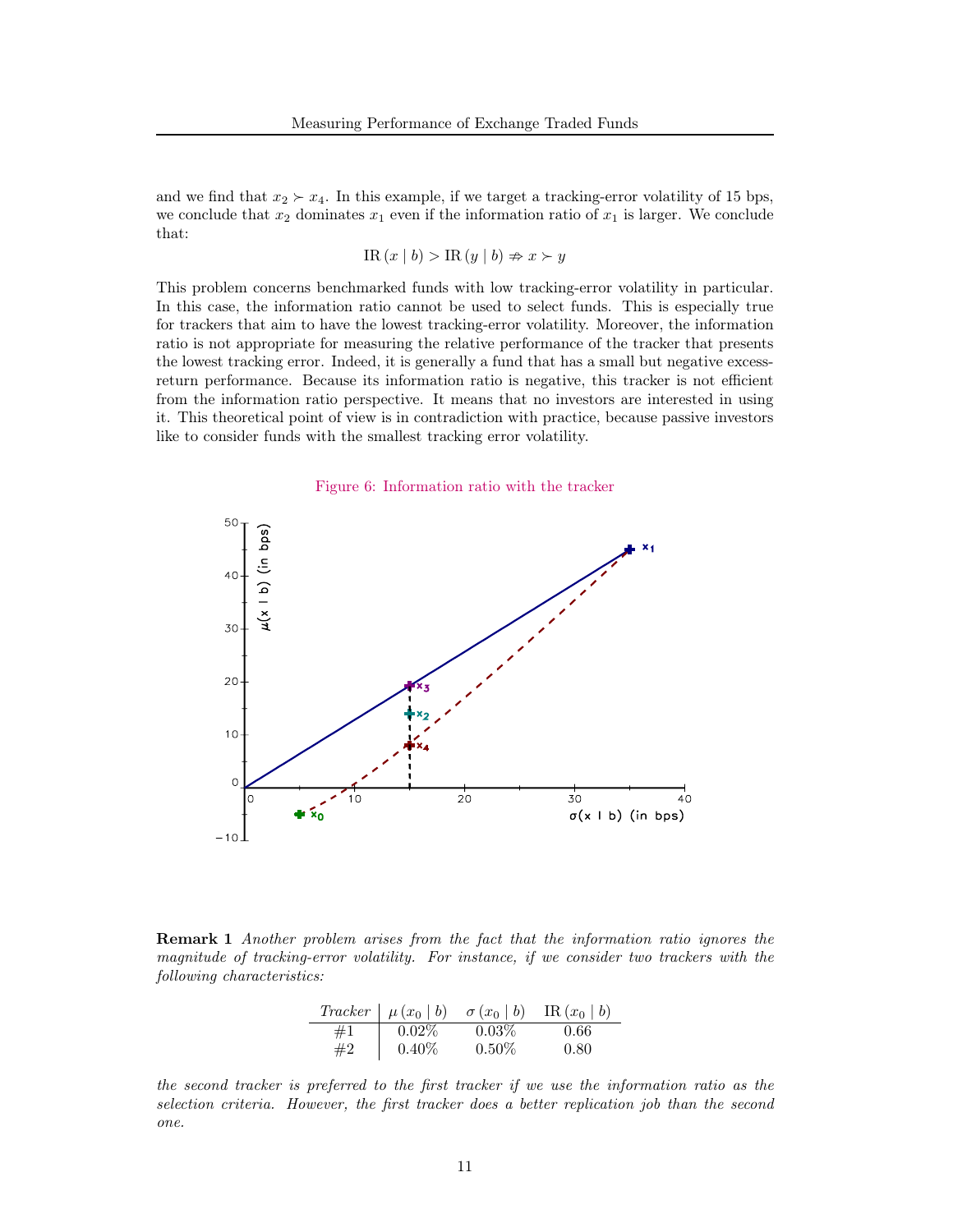## 2.2 A comprehensive efficiency indicator for trackers

Let us consider a simple model with two periods. The investor buy the tracker *x* at time  $t = 0$  and sells it at time  $t = 1$ . Note the corresponding tracking error *e*. The relative PnL of the investor with respect to the benchmark *b* is:

$$
\Pi(x \mid b) = e - s(x \mid b)
$$

where  $s(x | b)$  is the bid-ask spread of the tracker. We define the loss  $\mathcal{L}(x | b)$  of the investor as follows:

$$
\mathcal{L}(x \mid b) = -\Pi(x \mid b)
$$

The tracker efficiency measure is a risk measure applied to the loss function  $\mathcal{L}(x | b)$  of the investor. We propose to use value-at-risk, which is today commonly accepted as a standard risk measure. In this case, the efficiency measure  $\zeta_{\alpha}(x \mid b)$  is defined as follows<sup>7</sup>:

$$
\zeta_{\alpha}(x \mid b) = -\left\{ \inf \zeta : \Pr \left\{ \mathcal{L}(x \mid b) \le \zeta \right\} \ge \alpha \right\}
$$

This means that the investor has a probability of  $1 - \alpha$  of losing an amount greater than  $-\zeta_{\alpha}(x \mid b)$ . Let **F** be the probability distribution function of  $\mathcal{L}(x \mid b)$ . We get:

$$
\zeta_{\alpha}\left(x\mid b\right)=-\mathbf{F}^{-1}\left(\alpha\right)
$$

If we consider the tracking error model of the previous section and if we assume that asset returns are Gaussian, we obtain the closed-form formula shown in Appendix A.2. We can then derive the following definition:

**Definition 1** *The efficiency measure*  $\zeta_{\alpha}(x | b)$  *of the tracker x with respect to the benchmark b corresponds to:*

$$
\zeta_{\alpha}(x \mid b) = \mu(x \mid b) - s(x \mid b) - \Phi^{-1}(\alpha) \sigma(x \mid b)
$$
\n(2)

*where*  $\mu(x | b)$  *is the expected value of the tracking error,*  $s(x | b)$  *is the bid-ask spread and*  $\sigma(x | b)$  *is the volatility of the tracking error.* 

We illustrate the computation of the efficiency measure in Figure 7 when the confidence level *α* is set to 95%. We assume that  $\mu(x | b) = 50$  bps,  $\sigma(x | b) = 40$  bps and  $s(x | b) = 20$ bps. The curve corresponds to the density function of the PnL of the investor. It is not centered on  $\mu(x | b)$  because of the cost of selling the tracker. It explains that the mean of the P&L is 30 bps. According to the Gaussian hypothesis, there is a 50% probability that the investor's gain is greater than 30 bps, but there is also a 50% probability that investor's gain will be less than 30 bps. The probability of the investor making a loss is therefore equal to 22.66%. To compute the efficiency measure of the tracker, we take the quantile at 5%. We finally obtain  $\zeta_{\alpha}(x \mid b) = -35.79$  bps.

In Figure 8, we show the impact of the different factors on the efficiency measure. The solid line corresponds to the previous parameter values whereby we modify one parameter value for each dashed line. For instance, in the first panel, we consider that  $\mu(x | b)$  is equal to 70 bps. This tracker is preferred as the original tracker because it has a better excess-return performance, the same tracking error volatility and the same bid-ask spread. In the second panel, the second tracker has a wider spread<sup>8</sup>. In this case, we prefer the first tracker. For the third panel, we obtain the same conclusion if the second tracker has a greater tracking error volatility. We can then deduce the following result:

<sup>7</sup>We consider the opposite of the loss in order to obtain an ascending order: the bigger the efficiency measure, the better the tracker.

<sup>&</sup>lt;sup>8</sup>It is equal to 40 bps.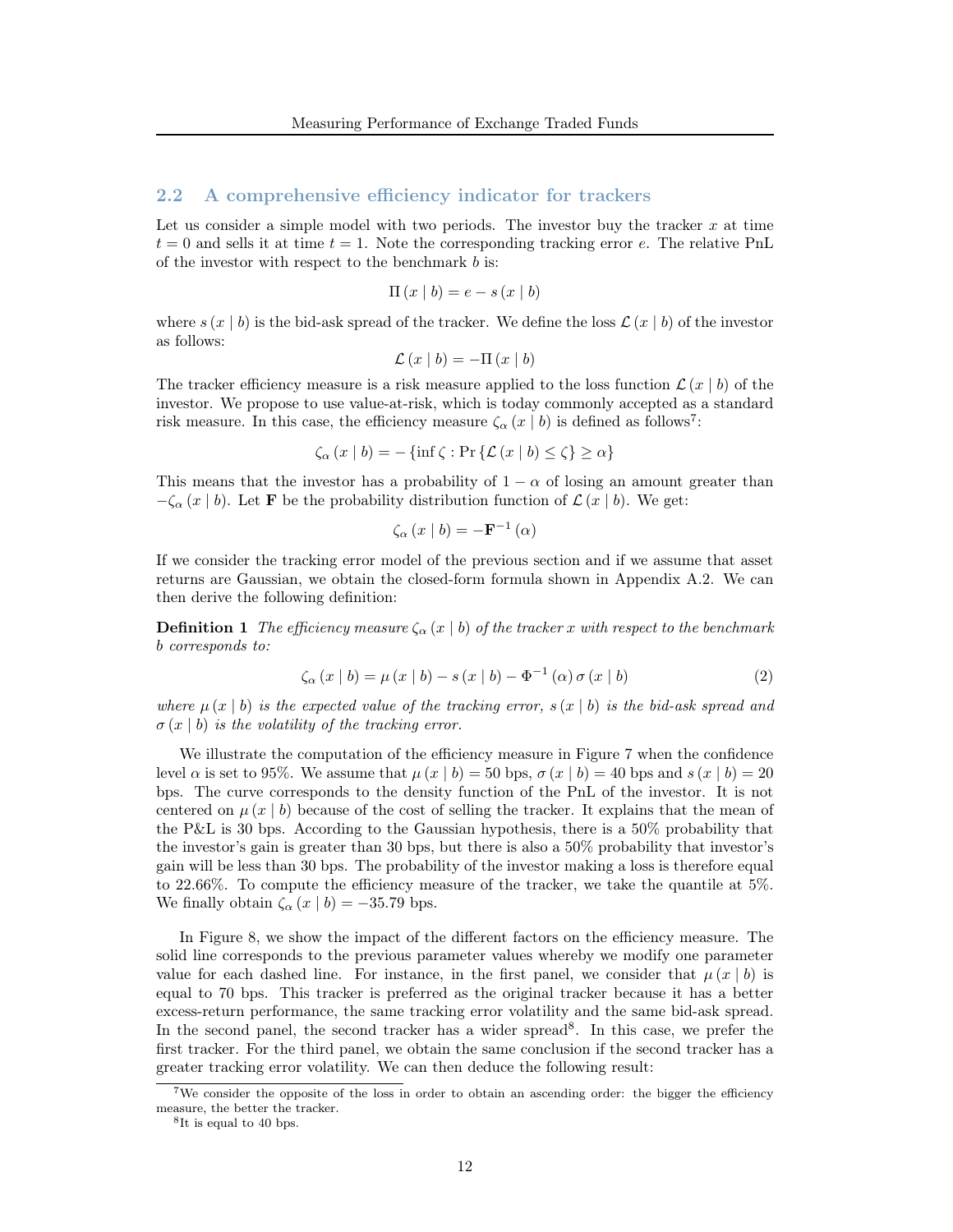

Figure 7: Computing the efficiency measure

Figure 8: The effets of the different factors on the efficiency measure

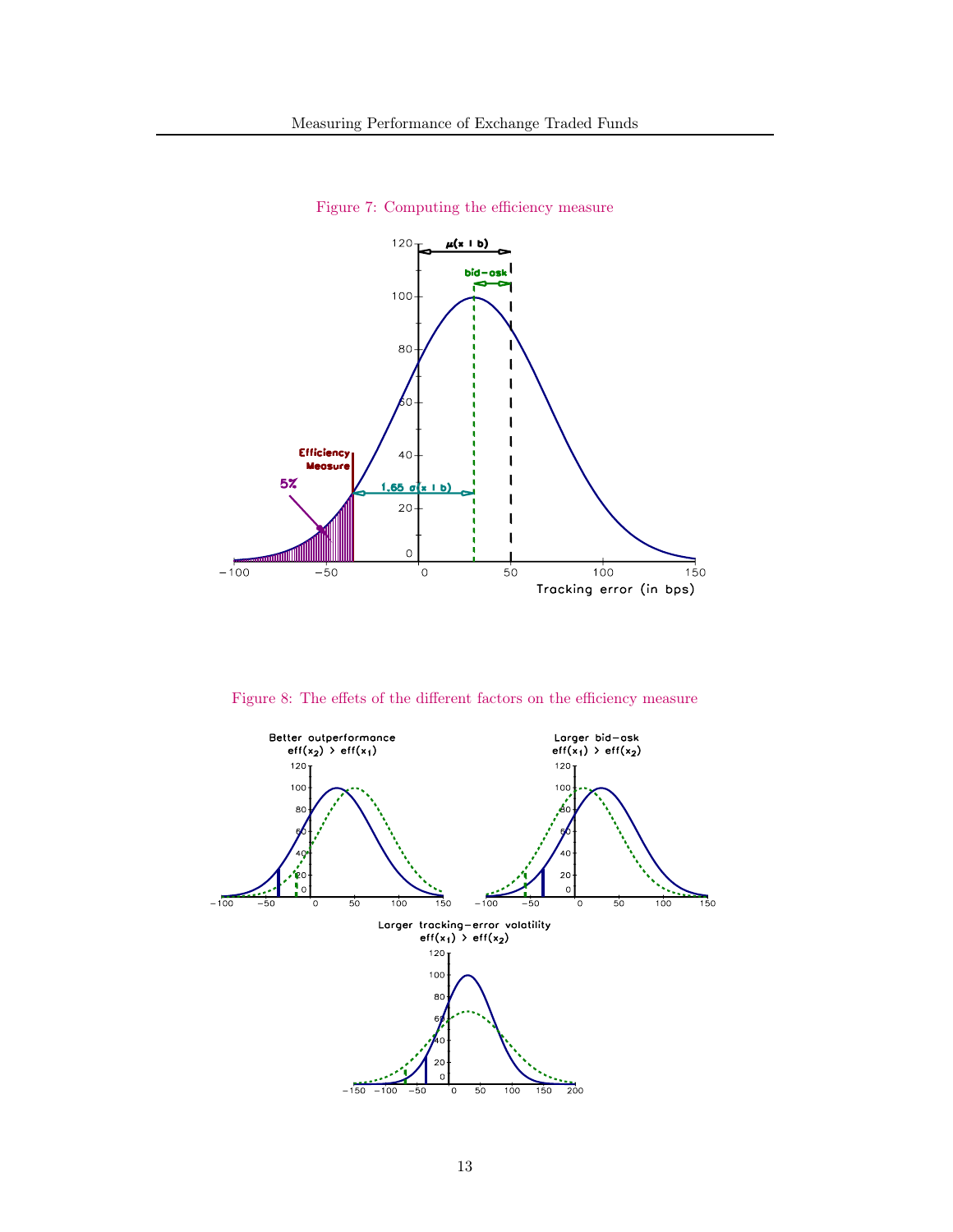Proposition 2 *Let x and y be two trackers benchmarked to the same index b. x is preferable to y if and only if the efficiency measure of x is larger than the efficiency measure of y:*

$$
x \succ y \Leftrightarrow \zeta_{\alpha}(x \mid b) \ge \zeta_{\alpha}(y \mid b)
$$

**Example 1** We consider two trackers x and y with the following characteristics:  $\mu(x | b) =$ 40 bps,  $s(x | b) = 20$  bps,  $\sigma(x | b) = 30$  bps,  $\mu(x | b) = 30$  bps,  $s(x | b) = 15$  bps,  $\sigma(x | b) =$ 20 *bps.* We have  $\Phi^{-1}(\alpha) = 1.65$  *at the confidence level* 95%. It follows that:

$$
\zeta_{\alpha} (x | b) = 40 - 20 - 1.65 \times 30
$$
  
= -29.5

*and:*

$$
\zeta_{\alpha} (y \mid b) = 30 - 15 - 1.65 \times 20
$$
  
= -18.0

*Because*  $\zeta_{\alpha}(y | b) > \zeta_{\alpha}(x | b)$ *, we can deduce that tracker y is more efficient than tracker x. A loss of more than* 29*.*5 *bps has a* 5% *probability of occurring for tracker x. In the case of tracker y, this loss is only* 18 *bps for the same level of probability.*

# 3 Empirical results

In this paragraph, we apply the efficiency measure  $\zeta_{\alpha}(x \mid b)$  to the European ETF market. The confidence level is set at 95%. Let  $[t_0, T]$  be the study period with *n* trading dates. We compute  $\zeta_{\alpha}(x \mid b)$  as follows:

$$
\zeta_{\alpha}(x \mid b) = \hat{\mu}(x \mid b) - \hat{s}(x \mid b) - 1.65 \cdot \hat{\sigma}(x \mid b)
$$

where  $\hat{\mu}(x | b)$ ,  $\hat{s}(x | b)$  and  $\hat{\sigma}(x | b)$  are the estimated statistics for the given study period. We have:

$$
\hat{\mu}(x \mid b) = \left(\frac{V_T(x)}{V_{t_0}(x)}\right)^{1/(T-t_0)} - \left(\frac{V_T(b)}{V_{t_0}(b)}\right)^{1/(T-t_0)}
$$
\n
$$
\hat{s}(x \mid b) = \frac{1}{n} \sum_{t=t_0}^{T} s_t(x \mid b)
$$
\n
$$
\bar{\mu}(x \mid b) = \frac{1}{n-1} \sum_{t=t_0+1}^{T} R_t(x) - \frac{1}{n-1} \sum_{t=t_0+1}^{T} R_t(b)
$$
\n
$$
\hat{\sigma}(x \mid b) = \sqrt{\frac{260}{n-1} \sum_{t=t_0+1}^{T} (R_t(x) - R_t(b) - \bar{\mu}(x \mid b))^2}
$$

where  $V_t(x)$  (or  $V_t(b)$ ) is the net asset value of the tracker (or benchmark) at time  $t$ ,  $s_t(x | b)$ is the bid-ask spread<sup>9</sup> at time *t* and  $R_t(x)$  (or  $R_t(b)$ ) is the daily return of the tracker (or the benchmark) defined as follows:

$$
R_t(x) = \frac{V_t(x)}{V_{t-1}(x)} - 1
$$

<sup>9</sup>More precisely, we compute the best spread of the first limit order for each listing place and each trading day *t*.  $s_t(x | b)$  is then the weighted average by considering the daily volume of the different listing places.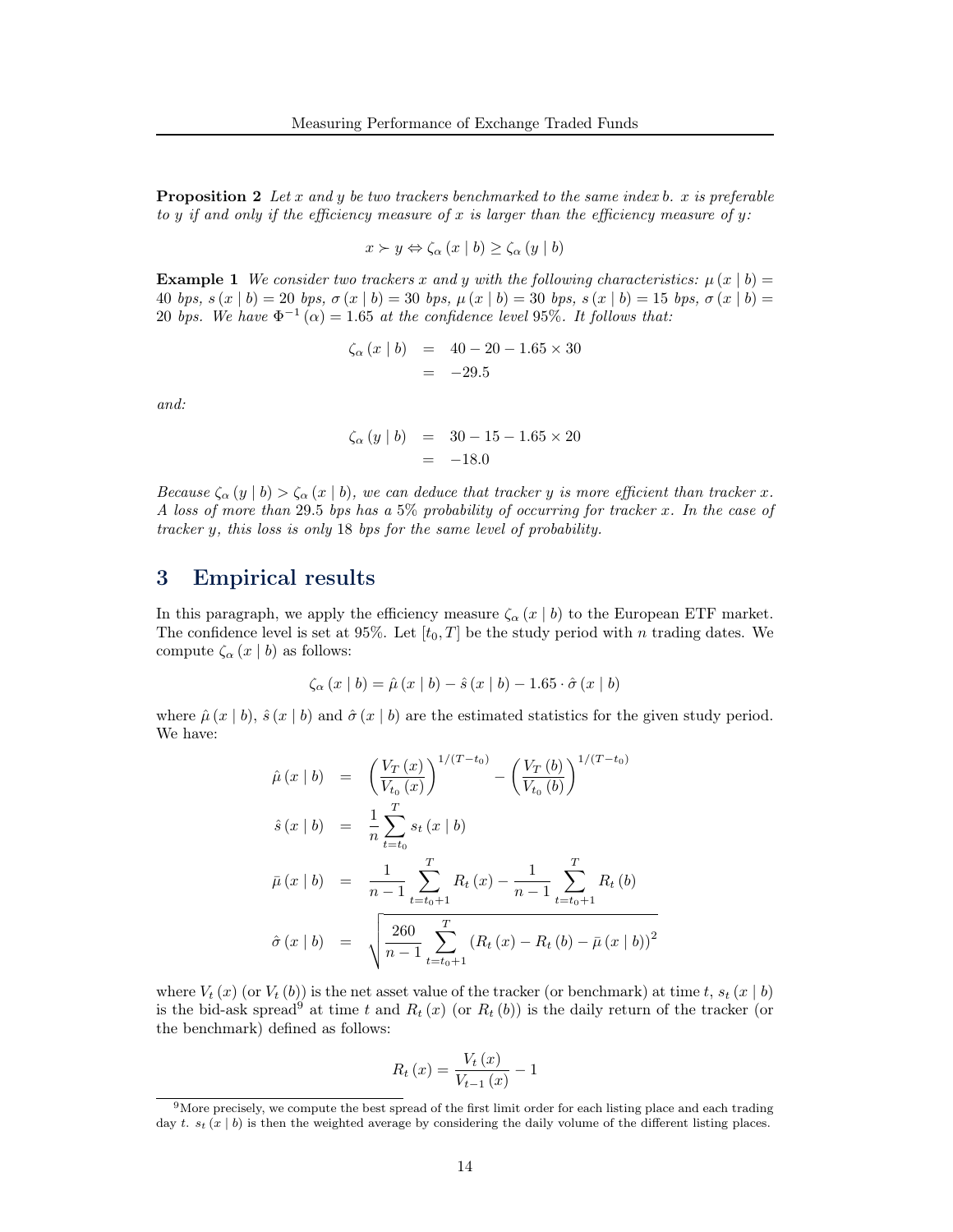## 3.1 An application to European ETFs

The study period begins in November,  $30<sup>th</sup> 2011$  and ends in November,  $30<sup>th</sup> 2012$ . We consider three benchmarks: the Eurostoxx 50 index, the S&P 500 index and the MSCI World index. To compute the statistic  $\zeta_\alpha(x \mid b)$  properly, we need to make some statistical adjustments:

- Some ETFs distribute dividends. In this case, we have to rebuild the net asset value by incorporating these dividends in order to compute performance that can be compared to the performance of the benchmark.
- Dividends also influence the tracking-error volatility. That is why we correct the daily performance of the tracker every time a dividend is paid.
- Some ETFs have poor liquidity meaning, that we cannot observe a spread for each trading date. To compute  $\hat{s}(x | b)$ , we decide to exclude dates with zero trading volume.
- *•* ETFs may be listed in different currencies. We therefore adopt the point of view of a European investor and consider the Euro as the default currency.

| Tracker       | $\hat{\mu}(x)$ | b<br>û<br>(x <sup>2</sup> ) | b<br>$\hat{s}$<br>$\boldsymbol{x}$ | $\hat{\sigma}$<br>$\lceil x \rceil$ | $\hat{\sigma}$<br>$\boldsymbol{x}$<br>b | $\langle b \rangle$<br>$\boldsymbol{x}$ |
|---------------|----------------|-----------------------------|------------------------------------|-------------------------------------|-----------------------------------------|-----------------------------------------|
| Amundi        | 15.29          | 62.56                       | 9.84                               | 22.33                               | 11.97                                   | 32.98                                   |
| db X-trackers | 15.33          | 65.97                       | 12.27                              | 22.86                               | 7.31                                    | 41.64                                   |
| iShares (DE)  | 15.05          | 37.88                       | 7.96                               | 21.62                               | 56.54                                   | $-63.38$                                |
| iShares       | 15.25          | 58.46                       | 10.39                              | 21.92                               | 19.62                                   | 15.70                                   |
| Lyxor         | 15.30          | 63.51                       | 8.48                               | 22.01                               | 14.89                                   | 30.47                                   |
| Source        | 14.90          | 23.51                       | 15.38                              | 22.23                               | 7.25                                    | $-3.83$                                 |
| Index         | 14.67          |                             |                                    | 22.09                               |                                         |                                         |

Table 1: Computation of the efficiency measure (Eurostoxx 50)

Table 2: Computation of the efficiency measure (S&P 500)

| Tracker       | û<br>$\boldsymbol{x}$ | b<br>$\boldsymbol{x}$ | $\hat{s}$<br>$\mathfrak{b}^{\prime}$<br>$\boldsymbol{x}$ | $\hat{\sigma}$<br>$\boldsymbol{x}$ | $\hat{\sigma}$<br>$\boldsymbol{b}$<br>$\boldsymbol{x}$ | b<br>$\boldsymbol{x}$<br>$\sim \alpha$ |
|---------------|-----------------------|-----------------------|----------------------------------------------------------|------------------------------------|--------------------------------------------------------|----------------------------------------|
| Amundi        | 19.49                 | 9.19                  | 16.97                                                    | 12.59                              | 3.14                                                   | $-12.97$                               |
| Credit Suisse | 19.57                 | 16.99                 | 18.23                                                    | 12.50                              | 4.63                                                   | $-8.88$                                |
| db X-trackers | 19.56                 | 16.04                 | 18.26                                                    | 12.79                              | 4.65                                                   | $-9.90$                                |
| <b>HSBC</b>   | 19.68                 | 28.20                 | 20.58                                                    | 12.68                              | 3.45                                                   | 1.92                                   |
| iShares       | 19.34                 | $-6.10$               | 7.45                                                     | 12.56                              | 4.90                                                   | $-21.63$                               |
| Lyxor         | 19.60                 | 19.87                 | 13.56                                                    | 12.59                              | 0.98                                                   | 4.69                                   |
| Source        | 19.34                 | $-5.30$               | 17.81                                                    | 12.87                              | 1.78                                                   | $-26.04$                               |
| UBS           | 19.40                 | 0.02                  | 41.13                                                    | 12.85                              | 0.59                                                   | $-42.09$                               |
| Index         | 19.40                 |                       |                                                          | 12.76                              |                                                        |                                        |

Results<sup>10</sup> are reported in Tables 1, 2 and 3. According to the efficiency measure  $\zeta_{\alpha}(x \mid b)$ , the best tracker for the Eurostoxx 50 index is db X-trackers, followed by Amundi and Lyxor. We notice that  $\zeta_\alpha(x \mid b)$  assigns a positive value to most of the trackers, due probably to

<sup>&</sup>lt;sup>10</sup>All the statistics are expressed in bps except  $\hat{\mu}(x)$  and  $\hat{\sigma}(x)$  which are measured in %.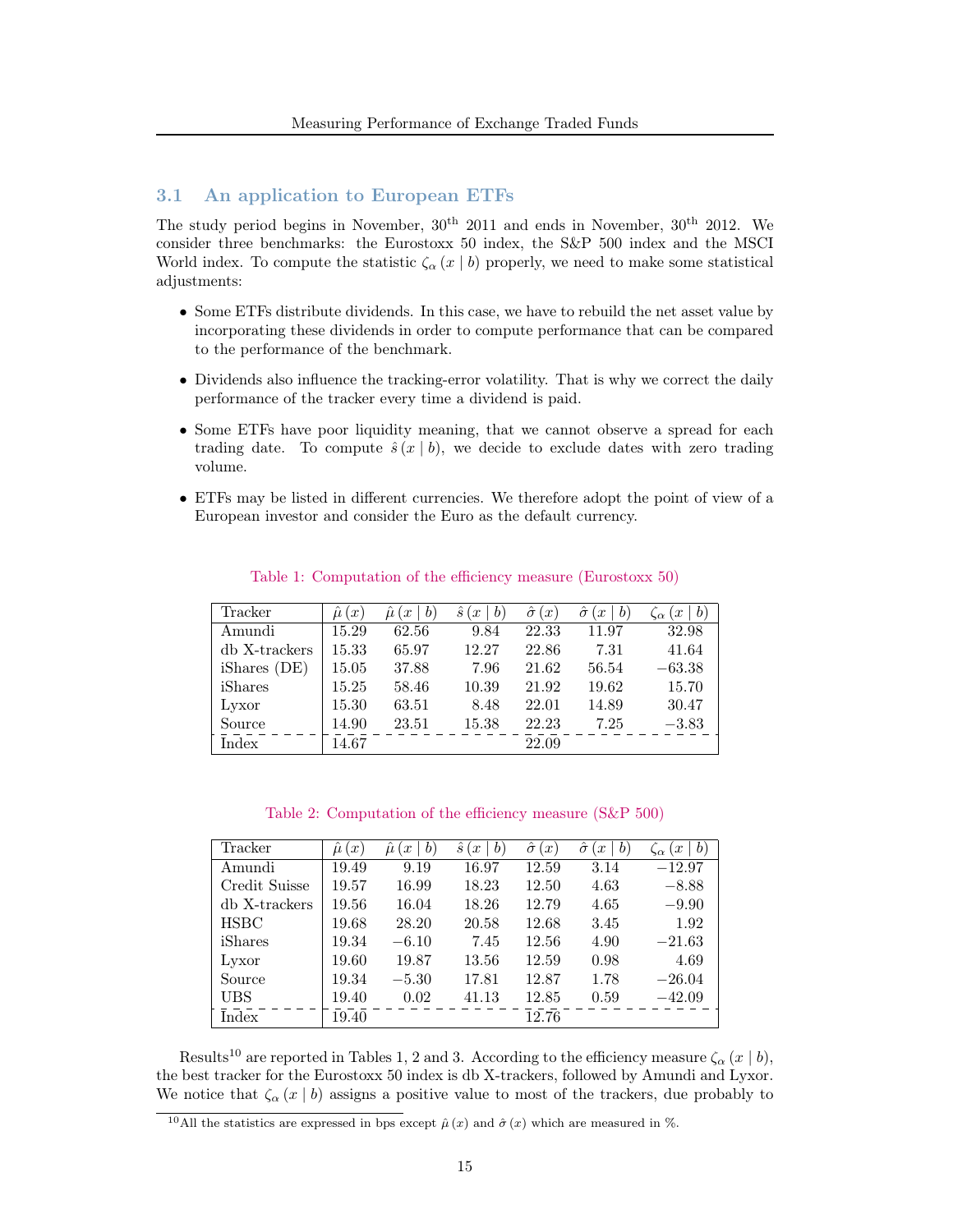fiscal optimization of dividends. These results are different for the S&P 500 and MSCI World indices. Indeed,  $\zeta_{\alpha}(x \mid b)$  is generally negative. It is due to lower performance and a wider spread, even if ETFs tracking the S&P 500 and MSCI World indices have less tracking-error volatility<sup>11</sup> than for the Eurostoxx 50 index. At the end, Lyxor is ranked top, followed by HSBC and Credit Suisse for the S&P 500 index, and Commerzbank and Amundi for the MSCI World index.

| Tracker       | $\hat{\mu}$<br>(x) | $\boldsymbol{b}$<br>$\boldsymbol{x}$ | $\hat{s}$<br>b<br>$\boldsymbol{x}$ | $\hat{\sigma}$<br>$\lfloor x \rfloor$ | $\boldsymbol{b}$<br>$\hat{\sigma}$<br>$\boldsymbol{x}$ | b<br>$(x^{\circ})$ |
|---------------|--------------------|--------------------------------------|------------------------------------|---------------------------------------|--------------------------------------------------------|--------------------|
| Amundi        | 17.40              | $-20.75$                             | 23.91                              | 10.32                                 | 3.67                                                   | $-50.72$           |
| Commerzbank   | 17.42              | $-18.25$                             | 18.72                              | 10.83                                 | 3.56                                                   | $-42.85$           |
| db X-trackers | 17.36              | $-24.46$                             | 13.20                              | 10.30                                 | 25.18                                                  | $-79.20$           |
| iShares       | 17.18              | $-42.08$                             | 13.75                              | 10.14                                 | 50.80                                                  | $-139.65$          |
| Lyxor         | 17.37              | $-23.09$                             | 11.93                              | 10.09                                 | 1.55                                                   | $-37.58$           |
| Source        | 17.08              | $-52.64$                             | 24.83                              | 10.31                                 | 1.69                                                   | $-80.25$           |
| <b>UBS</b>    | 17.36              | $-23.98$                             | 31.25                              | 10.39                                 | 14.51                                                  | $-79.16$           |
| Index         | 17.60              |                                      |                                    | 10.18                                 |                                                        |                    |

Table 3: Computation of the efficiency measure (MSCI World)

#### Table 4: Computation of the efficiency measure (MSCI EM)

| Tracker       | $\hat{\mu}(x)$ | $\boldsymbol{b}$<br>$\hat{\mu}$ (x) | $\boldsymbol{b}$<br>$\hat{s}$<br>$\overline{x}$ | $\hat{\sigma}$<br>(x) | $\hat{\sigma}$<br>$\boldsymbol{x}$ | $\boldsymbol{b}$<br>$\boldsymbol{x}$ |
|---------------|----------------|-------------------------------------|-------------------------------------------------|-----------------------|------------------------------------|--------------------------------------|
| Credit Suisse | 13.20          | $-205.79$                           | 30.05                                           | 13.18                 | 150.68                             | $-484.46$                            |
| db X-trackers | 14.13          | $-112.34$                           | 15.85                                           | 13.07                 | 12.83                              | $-149.35$                            |
| iShares       | 14.18          | $-107.56$                           | 17.90                                           | 13.07                 | 160.21                             | $-389.80$                            |
| Lyxor         | 14.45          | $-80.01$                            | 20.72                                           | 13.07                 | 14.87                              | $-125.28$                            |
| Source        | 14.16          | $-109.20$                           | 50.30                                           | 13.22                 | 3.96                               | $-166.02$                            |
| Index         | 15.25          |                                     |                                                 | 13.12                 |                                    |                                      |

#### 3.2 Different benchmarks

One difficulty arises when ETF providers do not choose the same benchmark to give access to an asset class. For instance, if we consider Japanese equities, we notice that some providers have chosen to replicate the Topix index, whereas other providers have opted for the MSCI Japan index. In this case, results depend on the reference index. Nevertheless, although the two benchmarks are highly correlated, they may be coherent and the choice of the reference index has a limited impact on the ranking. In this situation, we use principal component analysis to build a reference index, as suggested by Amenc and Martellini (2002). The idea is to extract the best possible one-dimensional summary of the set of these different benchmarks.

For instance, in our example, the reference index is composed by 49*.*50% of the Topix index and  $50.50\%$  of the MSCI Japan index<sup>12</sup>, and we obtain the results given in Table 5. For Japanese equities, iShares appears then the best tracker.

<sup>&</sup>lt;sup>11</sup>Nevertheless, we note some divergence in the case of MSCI World trackers. This is even more so when we consider MSCI EM trackers (see Table 4.

 $12$ Methodological details to compute these weights are provided in Appendix A.3.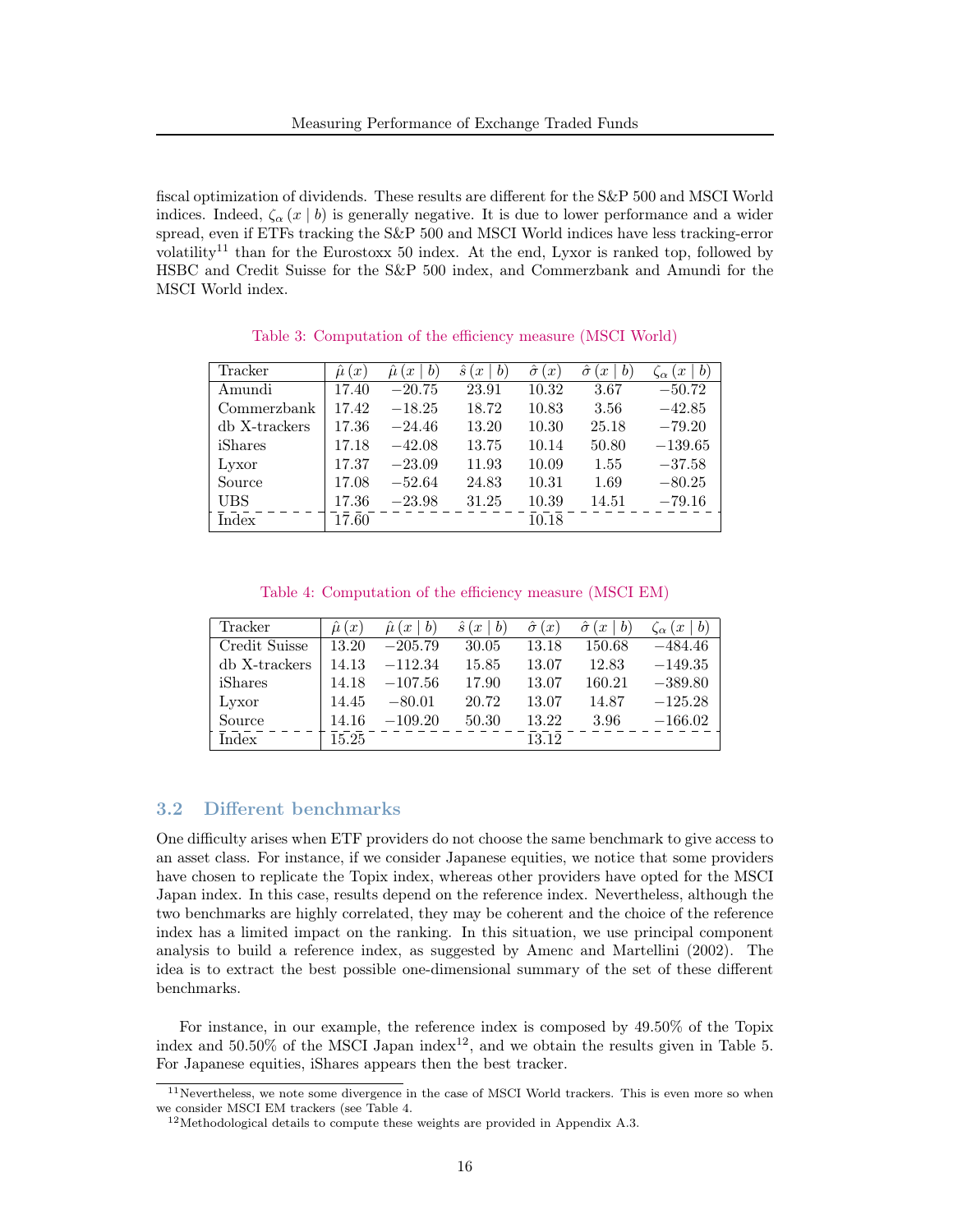| Tracker       | $\hat{\mu}$ $(x)$ | b<br>$\hat{\mu}(x)$ | b<br>$\hat{s}(x)$ | $\hat{\sigma}(x)$ | $\boldsymbol{b}$<br>$\hat{\sigma}(x)$ | (x        |
|---------------|-------------------|---------------------|-------------------|-------------------|---------------------------------------|-----------|
| db X-trackers | $-0.72$           | $-35.87$            | 15.82             | 16.58             | 256.73                                | $-475.29$ |
| iShares       | $-0.76$           | $-40.64$            | 19.98             | 15.97             | 66.84                                 | $-170.90$ |
| Lyxor         | $-1.29$           | $-92.96$            | 14.98             | 16.10             | 62.81                                 | $-211.58$ |
| Source        | $-0.67$           | $-31.40$            | 35.11             | 16.58             | 65.30                                 | $-174.25$ |
| Index         | $-0.36$           |                     |                   | 15.84             |                                       |           |

Table 5: Computation of the efficiency measure (Japanese equities)

## 4 Variations on the tracker efficiency measure

### 4.1 Tracking error volatility or semi-volatility?

One could argue that tracking error volatility is not a reliable measure of risk, because it depends on both positive and negative tracking errors. That is why different authors suggest using semi-variance instead of variance (Markowitz, 1959; Fishburn, 1977; Harlow, 1991; Estrada, 2007). Semi-variance is a special case of lower partial moments (see Appendix A.4). In Table 7, we report the values taken by the semi-volatility  $\hat{\sigma}_-(x \mid b)$  of the tracking error for the Eurostoxx 50 trackers. We consider two values for the threshold. When  $\tau = \mu(x | b)$ , the semi-volatility  $\hat{\sigma}_-(x | b)$  corresponds to the square root of the below-mean semi-variance. When  $\tau = 0$ , the semi-volatility  $\hat{\sigma}_-(x \mid b)$  is the square root of below-target semi-variance (Nawrocki, 1999). By definition, semi-volatility is lower than volatility. We verify this property in Table 7. If the distribution of tracking errors is perfectly symmetric around the mean, the ratio between volatility and semi-volatility is equal to  $\sqrt{2}$ . That is why we compute the modified efficiency measure as follows:

$$
\zeta_{\alpha}^{\star}\left(x\mid b\right) = \hat{\mu}\left(x\mid b\right) - \hat{s}\left(x\mid b\right) - 1.65\cdot\sqrt{2}\cdot\hat{\sigma}_{-}\left(x\mid b\right)
$$

We notice that the ranking changes slightly in comparison to the previous one. Amundi is thus the best tracker, followed by db X-trackers and Lyxor.

|               |                |          | $\tau = \mu \left( x \right)$ | b                | $\tau = 0$                                        |                                      |
|---------------|----------------|----------|-------------------------------|------------------|---------------------------------------------------|--------------------------------------|
| Tracker       | $\overline{x}$ |          | b)<br>$\boldsymbol{x}$        | $\boldsymbol{x}$ | $\boldsymbol{b}$<br>$\hat{\sigma}_-$<br>$\cdot x$ | $\boldsymbol{b}$<br>$\boldsymbol{x}$ |
| Amundi        | 11.97          | 32.98    | 3.43                          | 44.72            | $1.05\,$                                          | 50.28                                |
| db X-trackers | 7.31           | 41.64    | 4.11                          | 44.12            | 2.86                                              | 47.04                                |
| iShares (DE)  | 56.54          | $-63.38$ | 40.38                         | $-64.32$         | 40.01                                             | $-63.45$                             |
| iShares       | 19.62          | 15.70    | 11.86                         | 20.38            | 11.00                                             | 22.40                                |
| Lyxor         | 14.89          | 30.47    | 5.74                          | 41.63            | 4.28                                              | 45.05                                |
| Source        | 7.25           | $-3.83$  | 1.88                          | 3.74             | $1.06\,$                                          | 5.66                                 |

Table 6: Estimated risk of Eurostoxx 50 trackers

Looking at the results in Table 7, the ranking of S&P 500 trackers is unchanged: Lyxor remains the best tracker, followed by HSBC and Credit Suisse. We conclude that the choice of semi-variance over volatility does not fundamentally alter the results. But the efficiency measure based on semi-variance has an important drawback. It is less sensitive to tracking errors, which is however an important criteria for investors. Another important point is that semi-variance is just another way of measuring the skewness of a distribution: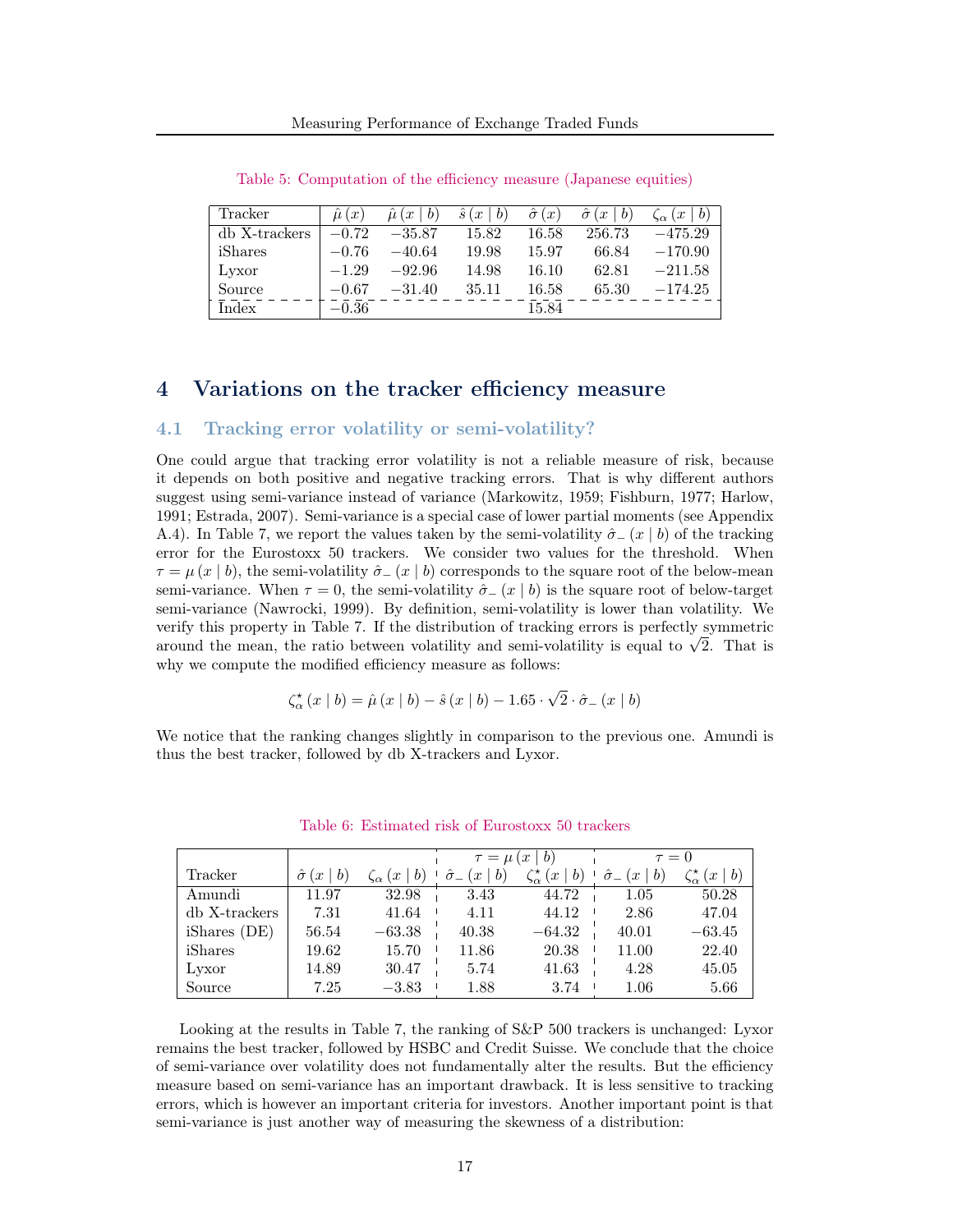|               |                                              |          | $\tau = \mu(x)$                            | $\lvert b \rvert$     | $\tau = 0$                         |                                         |
|---------------|----------------------------------------------|----------|--------------------------------------------|-----------------------|------------------------------------|-----------------------------------------|
| Tracker       | $\hat{\sigma}$<br>$\mathfrak b$<br>$\cdot x$ | b        | $\hat{\sigma}_-$<br>b)<br>$\boldsymbol{x}$ | b<br>$\boldsymbol{x}$ | $\hat{\sigma}$<br>$\boldsymbol{x}$ | $\lbrack b \rbrack$<br>$\boldsymbol{x}$ |
| Amundi        | 3.14                                         | $-12.97$ | 1.22                                       | $-10.64$              | 0.84                               | $-9.74$                                 |
| Credit Suisse | 4.63                                         | $-8.88$  | 3.01                                       | $-8.26$               | 2.53                               | $-7.13$                                 |
| db X-trackers | 4.65                                         | $-9.90$  | 3.39                                       | $-10.13$              | 2.91                               | $-9.01$                                 |
| <b>HSBC</b>   | 3.45                                         | 1.92     | 2.01                                       | 2.92                  | 1.25                               | 4.71                                    |
| iShares       | 4.90                                         | $-21.63$ | 3.26                                       | $-21.15$              | 3.34                               | $-21.34$                                |
| Lyxor         | 0.98                                         | 4.69     | 0.68                                       | 4.73                  | 0.28                               | 5.67                                    |
| Source        | 1.78                                         | $-26.04$ | 1.10                                       | $-25.67$              | 1.23                               | $-25.97$                                |
| <b>UBS</b>    | 0.59                                         | $-42.09$ | 0.37                                       | $-41.98$              | 0.35                               | $-41.93$                                |

Table 7: Estimated risk of S&P 500 trackers

"*By taking the variance and dividing it by the below-mean semi-variance, a measure of skewness resulted. If the distribution is normally distributed then the semi-variance should be one-half of the variance [...] If the ratio is not equal to 2, then there is evidence that the distribution is skewed or asymmetric*" (Nawrocki, 1999, page 11).

If we compute this ratio for the previous trackers, we get a range between 1*.*9 and 14*.*8 for the Eurostoxx 50 index and between 1*.*9 and 6*.*6 for the S&P 500 index. This clearly demonstrates that tracking errors exhibit high skewness. This result is confirmed by the Kernel analysis of empirical density (see Figures 9, 10 and 11). In this context, we think that replacing volatility by semi-volatility is not a good method. It would be better to adopt another risk measure that takes the skewness of tracking errors into account.



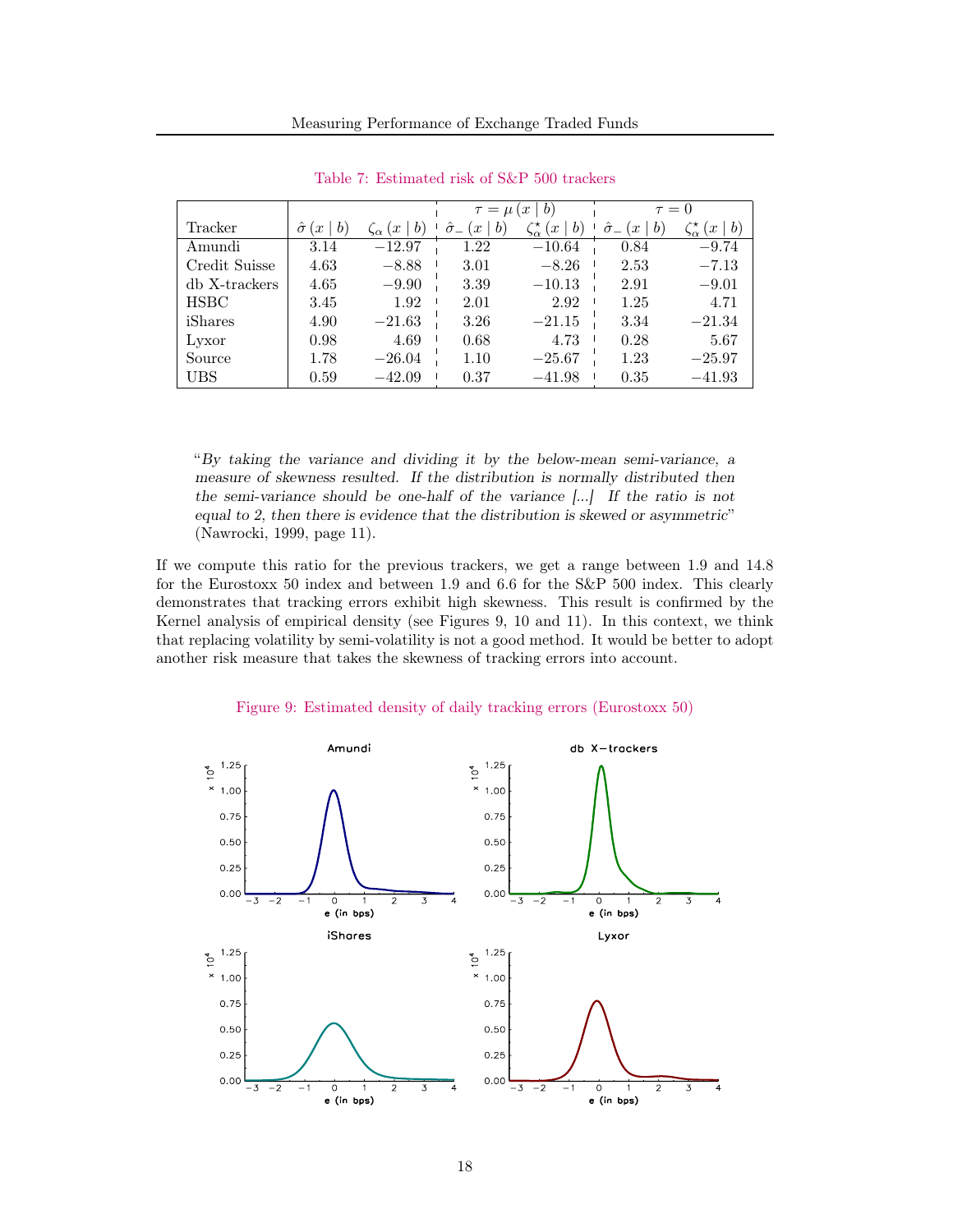

Figure 10: Estimated density of daily tracking errors (S&P 500)

Figure 11: Estimated density of daily tracking errors (S&P 500)

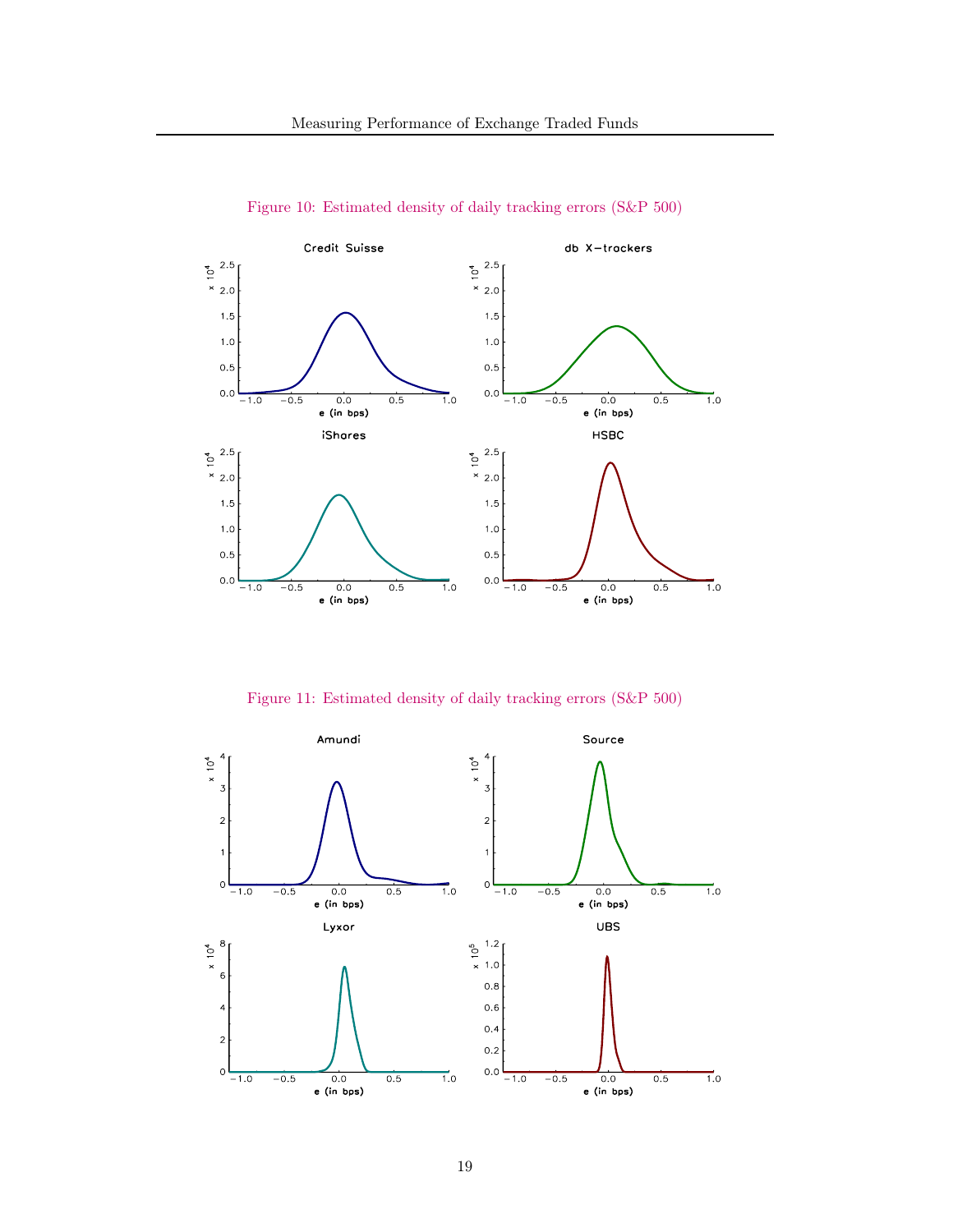#### 4.2 Choosing another risk measure

The efficiency measure  $\zeta_{\alpha}$  (*x* | *b*) is based on the assumption that tracking errors are normally distributed. In this paragraph, we explore non-gaussian risk measures. For instance, we can replace gaussian value-at-risk by historical value-at-risk or the expected shortfall. One of the difficulties with these two risk measures is that they are generally computed on a daily basis, but the conversion to an annual measure is not straightforward. In the previous gaussian value-at-risk, we adopt the square root rule: annual volatility of tracking errors is obtained by considering the product of the daily volatility of tracking errors and the factor *√*  $\sqrt{260}$ . This rule is universally accepted and has been used in fund reports for many years. Unfortunately, the square root of time is appropriate when returns are normally distributed, but may be not so in other cases (McNeil and Frey, 2000). Because there is no solution to this problem, professionals still use the square root rule in the non-gaussian case, but only when returns are centered. Following this common practice, we suggest defining the efficient indicator as follows:

$$
\zeta_{\alpha}^{\star}(x \mid b) = \mu(x \mid b) - s(x \mid b) - \mathbf{F}_{0}^{-1}(\alpha)
$$

where  $\mathbf{F}_0$  is the probability distribution of centered tracking errors.

In Tables 8 and 9, we compute the efficiency indicator  $\zeta_{\alpha}(x \mid b)$  with five risk measures: *σ* (*x* | *b*) corresponds to volatility, *σ*<sub>−</sub> (*x* | *b*) is below-mean semi-volatility, VaR<sub>α</sub> (*x* | *b*) is historical value-at-risk,  $ES_\alpha(x \mid b)$  corresponds to the historical expected shortfall, whereas  $CF_{\alpha}(x \mid b)$  uses the Cornish-Fisher expansion to compute value-at-risk. In the case of Eurostoxx 50 trackers, we observe some minor differences. Indeed, Lyxor turns out to be the best tracker if we are looking at historical value-at-risk. The rank of db X-trackers varies between 1 and 3 depending on the risk measures. For S&P 500 trackers, we observe a good consistency across the various rankings.

| Tracker       | $\boldsymbol{x}$<br>$\sigma$ | $\boldsymbol{x}$<br>$\bm{b}$<br>$\sigma_-$ | $VaR_{\alpha}(x)$<br>b | $ES_{\alpha}$<br>b<br>$\boldsymbol{x}$ | $\boldsymbol{x}$ |
|---------------|------------------------------|--------------------------------------------|------------------------|----------------------------------------|------------------|
| Amundi        | 32.98                        | 44.72                                      | 47.75                  | 47.25                                  | 62.54            |
| db X-trackers | 41.64                        | 44.12                                      | 45.90                  | 41.02                                  | 47.15            |
| iShares (DE)  | $-63.38$                     | $-64.32$                                   | $-59.40$               | $-102.51$                              | $-62.72$         |
| iShares       | 15.70                        | 20.38                                      | 34.77                  | 12.21                                  | 27.93            |
| Lyxor         | 30.47                        | 41.63                                      | 47.97                  | 38.26                                  | 61.48            |
| Source        | $-3.83$                      | 3.74                                       | 5.00                   | 4.63                                   | 19.17            |

Table 8: Efficiency measures of Eurostoxx 50 trackers

Table 9: Efficiency measures of S&P 500 trackers

| Tracker       | b<br>$\boldsymbol{x}$<br>$\sigma$ | $\mathfrak{c}$<br>$\mathfrak{b}$<br>$\sigma_-$ | $VaR_{\alpha} (x)$<br> b | $ES_{\alpha}(x)$<br>b | $CF_{\alpha}$<br>$\boldsymbol{b}$<br>$\mathcal{X}$ |
|---------------|-----------------------------------|------------------------------------------------|--------------------------|-----------------------|----------------------------------------------------|
| Amundi        | $-12.97$                          | $-10.64$                                       | $-10.24$                 | $-10.55$              | $-8.04$                                            |
| Credit Suisse | $-8.88$                           | $-8.26$                                        | $-6.60$                  | $-10.37$              | $-7.35$                                            |
| db X-trackers | $-9.90$                           | $-10.13$                                       | $-8.88$                  | $-11.77$              | $-10.02$                                           |
| <b>HSBC</b>   | 1.92                              | 2.92                                           | 4.24                     | 2.23                  | 3.73                                               |
| iShares       | $-21.63$                          | $-21.15$                                       | $-19.10$                 | $-23.59$              | $-20.23$                                           |
| Lyxor         | 4.69                              | 4.73                                           | 4.88                     | 4.25                  | 4.71                                               |
| Source        | $-26.04$                          | $-25.67$                                       | $-25.50$                 | $-26.00$              | $-25.37$                                           |
| <b>UBS</b>    | $-42.09$                          | $-41.98$                                       | $-41.93$                 | $-42.09$              | $-41.95$                                           |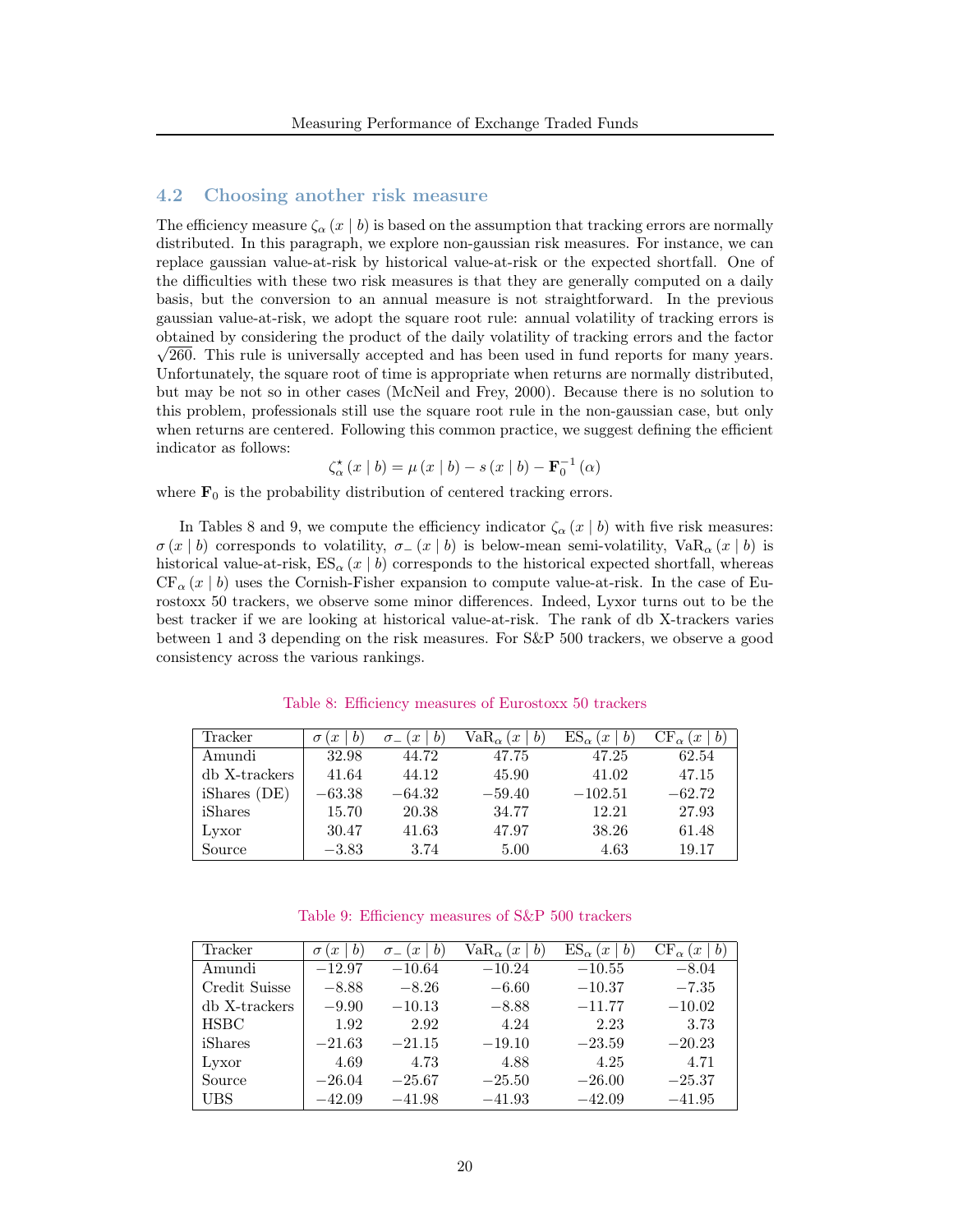### 4.3 Taking the liquidity risk into account

The spread measure  $s(x | b)$  used previously corresponds to the daily average of the first limit order spreads. This measure may be pertinent for a retail investor, but is not for an institutional investor. Institutional investors buy or sell a notional *N*, that can not generally be executed via the best first limit orders. That is why we consider another spread measure  $s_N(x | b)$  corresponding to intraday spreads weighted by the duration between two ticks for a given notional<sup>13</sup>. To illustrate the use of this spread, we are going to look at the Eurostoxx 50 trackers.



Figure 12: Evolution of the spread of the Amundi tracker

In Figure 12, we shown the change in the spread  $s_N(x | b)$  for the Amundi Eurostoxx 50 tracker and different values of the notional *N*. We notice that this spread changes with respect to market liquidity. For each tracker and each notional value, we have shown the corresponding boxplot in Figure 13. The boxplot indicates the minimum value, the quartile range, the median and the last decile. We check that:

$$
N_1 \geq N_2 \Rightarrow s_{N_1} (x \mid b) \geq s_{N_2} (x \mid b)
$$

We notice also that for some trackers, the spread increases greatly in line with volume. In Figure 14, we have drawn some scatterplots. It is interesting to note that when liquidity is not an issue, the trackers are more or less equivalent in terms of spread<sup>14</sup>. This is not the case when there are some liquidity problems (see Figure 15).

$$
s_N(x | b) \simeq s_N(y | b)
$$

if 
$$
s_N(x | b) \simeq 0
$$
 and  $s_N(x | b) \simeq 0$ .

 $13$ Computational details are provided in Appendix A.5.

<sup>&</sup>lt;sup>14</sup>If we consider two trackers  $x$  and  $y$ , we have: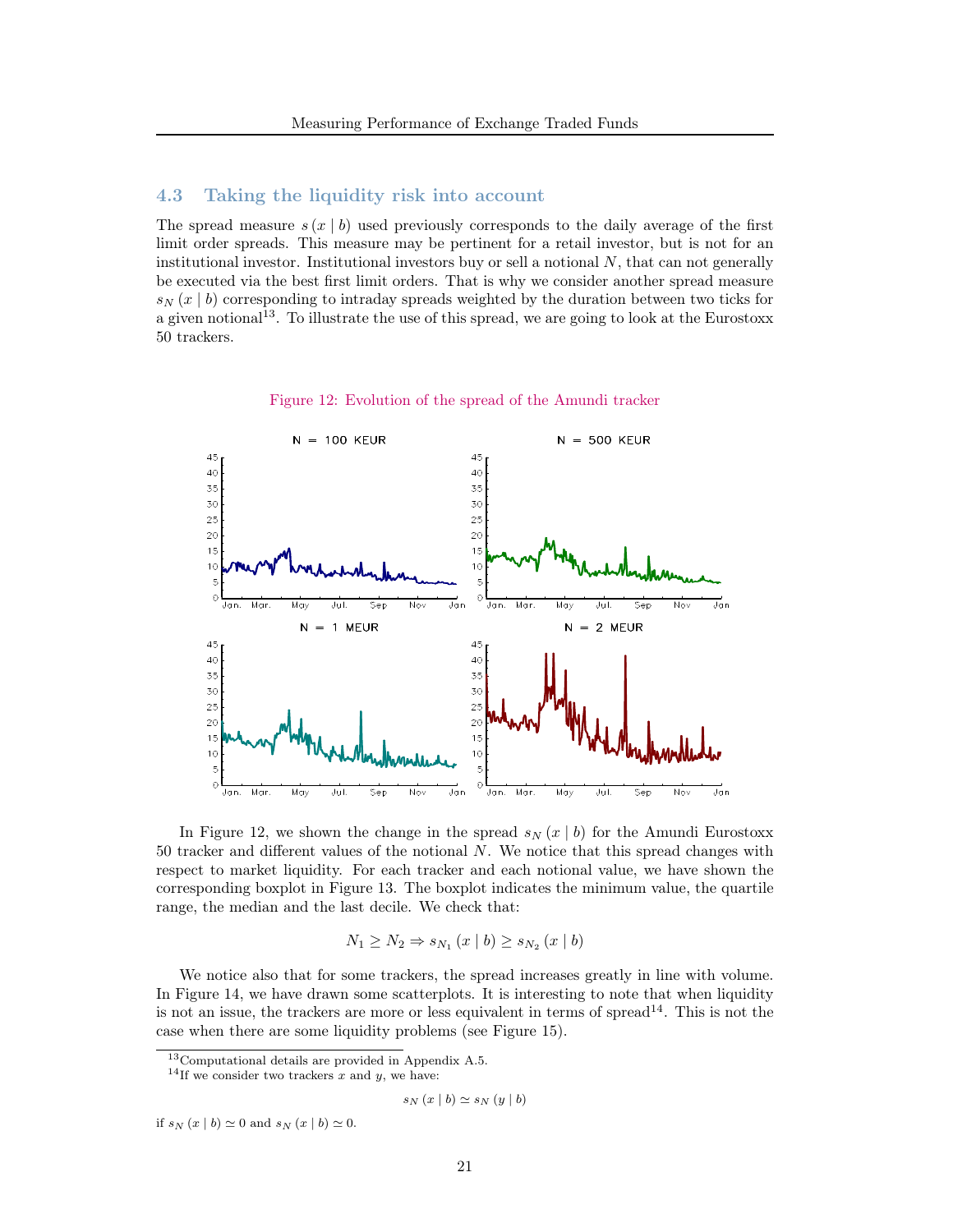

Figure 13: Boxplot of ETF spreads

Figure 14: Scatterplot of ETF spreads with a volume of 1 MEUR

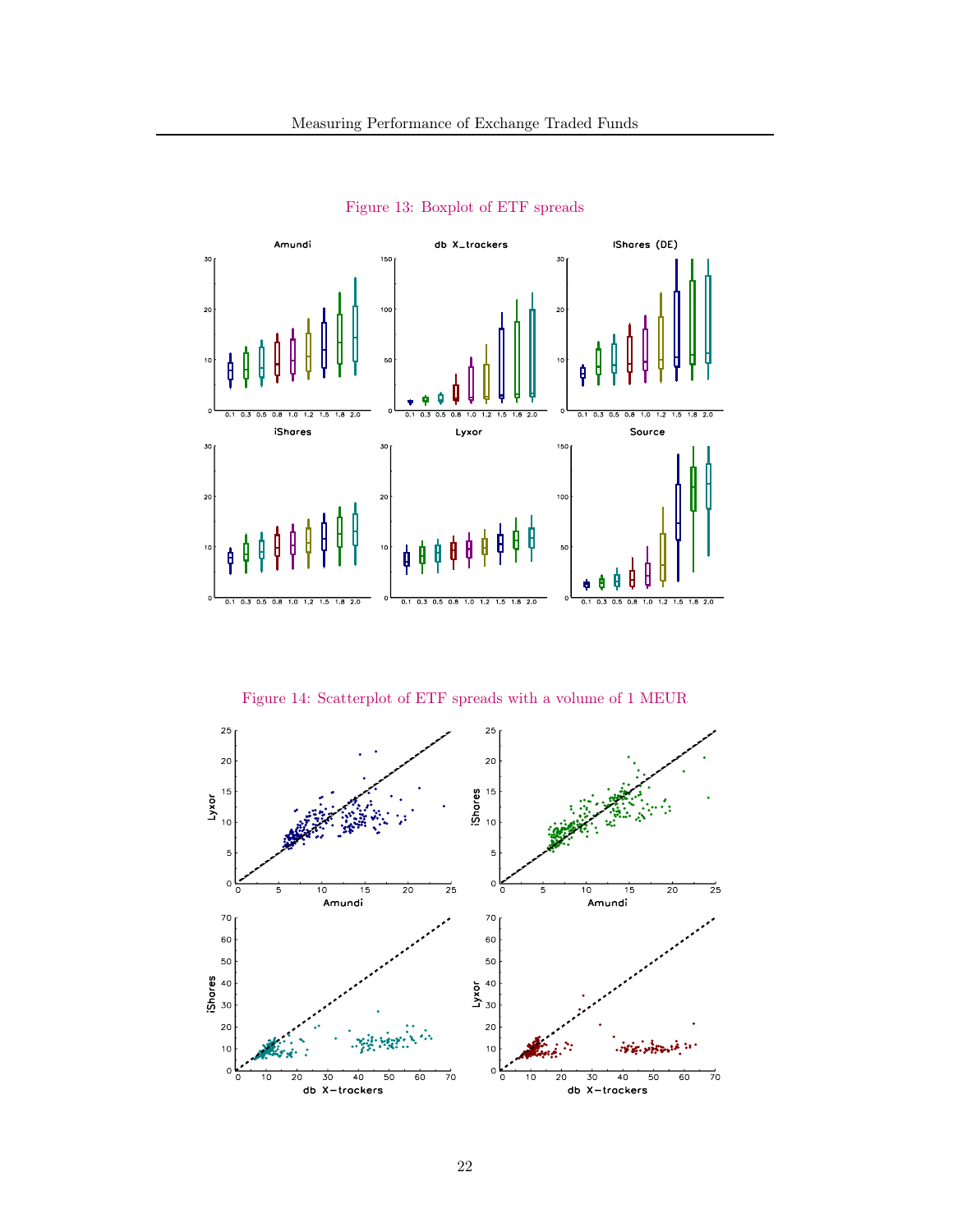

Figure 15: Quantile regression of ETF spreads with a volume of 1 MEUR

Let us now compute the efficiency indicator  $\zeta^*_{\alpha}(x \mid b)$  by considering this new spread measure. The results are shown in Table 10. We consider two calculations: one based on the median spread and another one based on the quantile at the 95% confidence level. We notice that this new measure has a big impact on the efficiency indicator. For instance, if we consider a notional of 2 MEUR, we obtain a different ranking.

| Tracker       | 100 KEUR |          | 1 MEUR   |          | 2 MEUR   |           |
|---------------|----------|----------|----------|----------|----------|-----------|
|               | 50%      | 95%      | $50\%$   | 95%      | $50\%$   | 95%       |
| Amundi        | 35.01    | 30.19    | 32.96    | 25.45    | 28.52    | 15.00     |
| db X-trackers | 45.48    | 43.28    | 41.65    | $-2.39$  | 37.29    | $-66.68$  |
| iShares (DE)  | $-62.66$ | $-65.05$ | $-65.00$ | $-77.04$ | $-66.74$ | $-98.73$  |
| iShares       | 18.30    | 15.72    | 15.85    | 10.33    | 13.04    | 5.31      |
| Lyxor         | 31.93    | 27.89    | 29.39    | 24.98    | 27.23    | 19.97     |
| Source        | $-1.46$  | $-8.80$  | $-9.80$  | $-64.29$ | 101.00   | $-193.50$ |

Table 10: Impact of the liquidity on the efficiency measure (Eurostoxx 50)

Remark 2 *In our definition of the efficiency indicator, we assume that there is one trade each year. If there are m trades per year, the performance measure becomes:*

$$
\zeta_{\alpha}(x \mid b) = \mu(x \mid b) - m \cdot s(x \mid b) - \Phi^{-1}(\alpha) \sigma(x \mid b)
$$

*This formula highlights the importance of liquidity for active managers. For instance, a highly active manager will only be interested in the spread measure because:*

$$
\lim_{m \to \infty} \zeta_{\alpha}(x \mid b) = -m \cdot s(x \mid b)
$$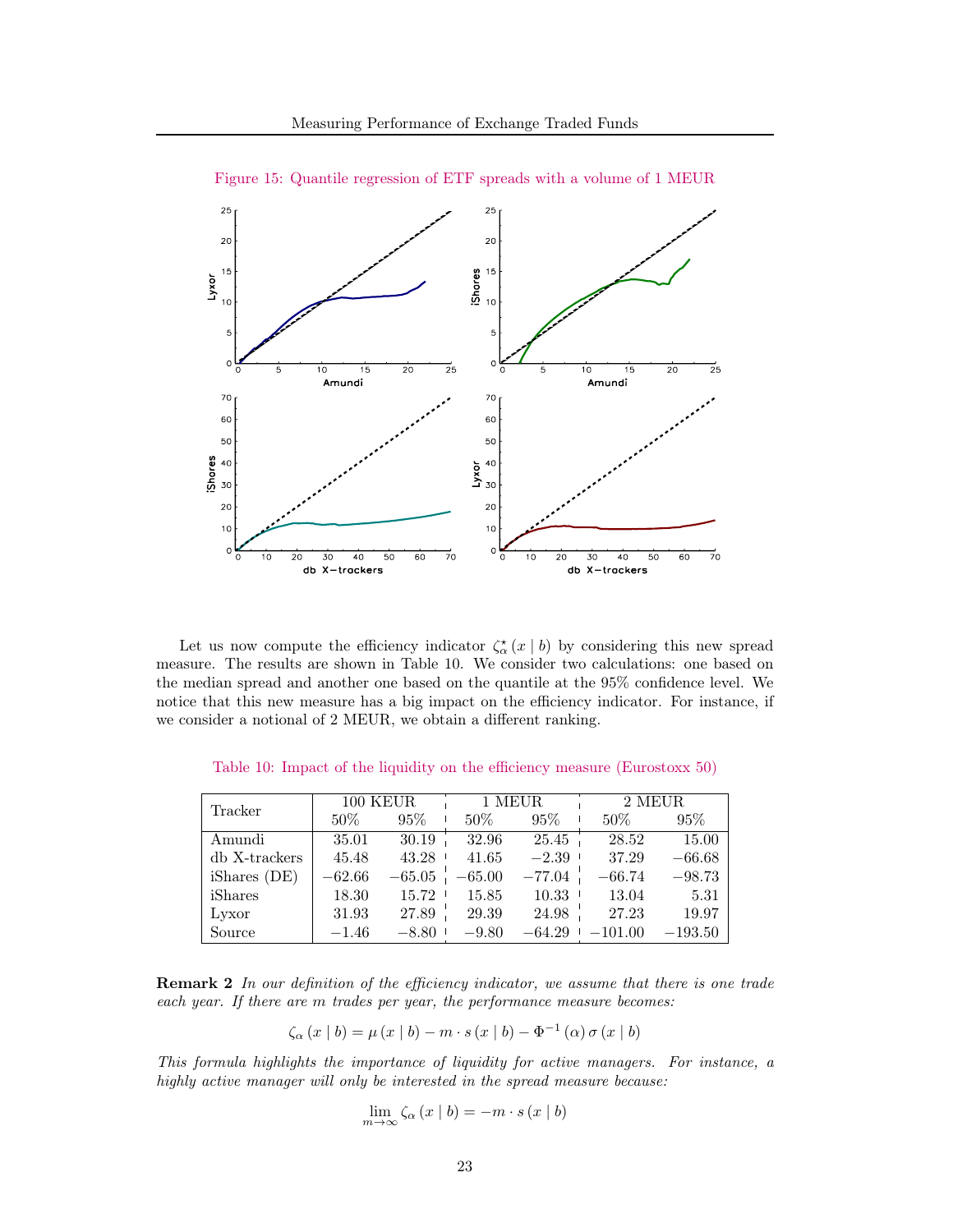# 5 Conclusion

In this paper, we have developed a performance measure to compare passive management, in particular tracker investment vehicles such as exchange traded funds. This measure is very different from the ones used to assess the performance of active management. It is a value-at-risk measure based on three parameters: the performance difference between the fund and the index, the volatility of the tracking error and the liquidity spread. This simple measure may be easily implemented by investors or rating agencies in relation to the fund picking process.

This paper also highlights the role of liquidity spread in measuring the efficiency of an ETF. It is particular true for institutional investors, who may subscribe or redeem large investment amounts. The liquidity spread is also the most important parameter for active managers who use ETFs to implement their convictions in line with their tactical asset allocation.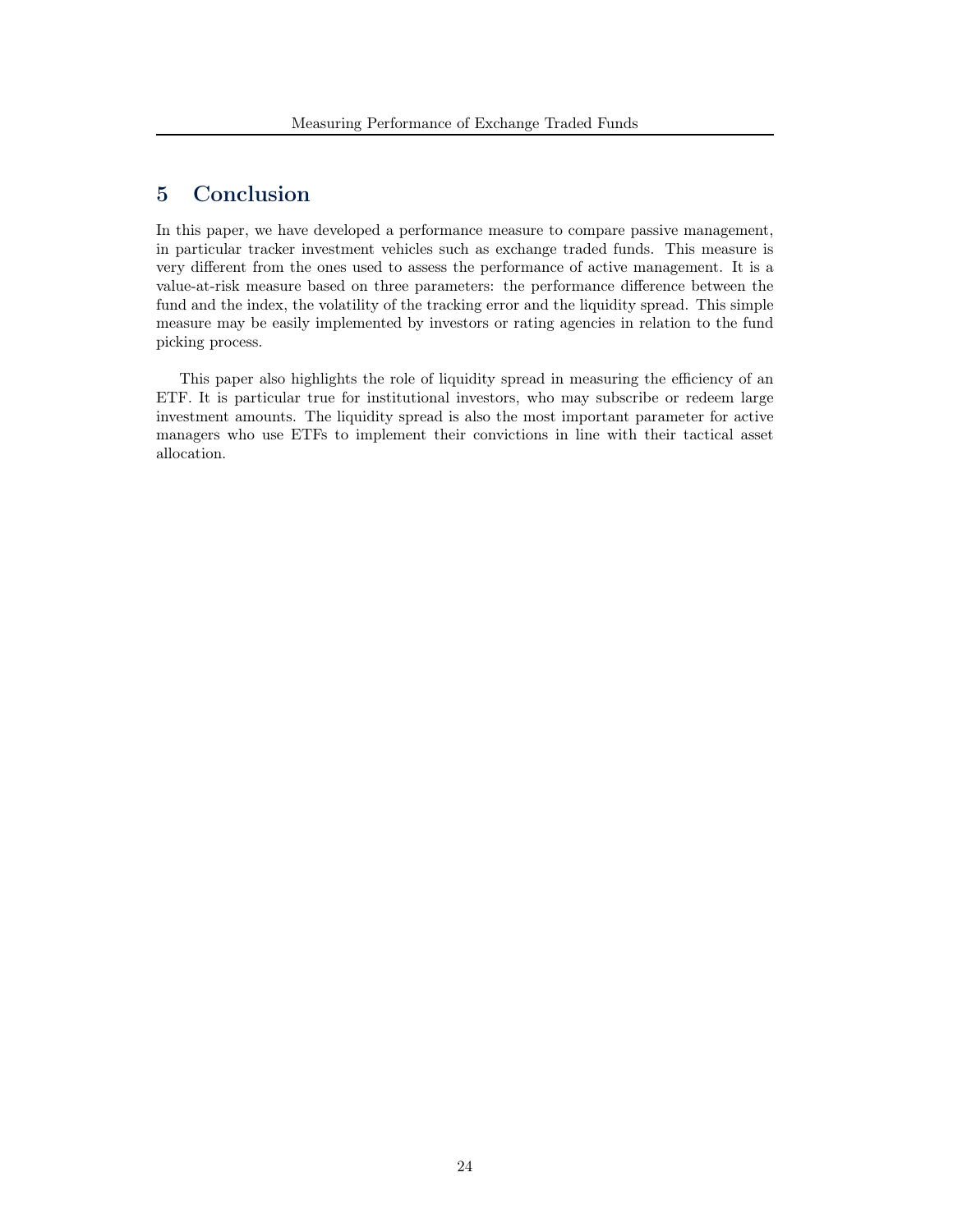# References

- [1] Amenc N. and Martellini L. (2002), The Brave New World of Hedge Fund Indices, *EDHEC-Risk Working paper*.
- [2] Barras L., Scaillet O. and Wermers R. (2010), False Discoveries in Mutual Fund Performance: Measuring Luck in Estimated Alphas, *Journal of Finance*, 65(1), pp. 179-216.
- [3] Bawa V.S. (1975), Optimal Rules for Ordering Uncertain Prospects, *Journal of Financial Economics*, 2(1), pp. 95-121.
- [4] Beasley J.E., Meade N. and Chang T.-J. (2003), An Evolutionary Heuristic for the Index Tracking Problem, *European Journal of Operational Research*, 148(3), pp. 621-643.
- [5] Blake C.R., Elton E.J. and Gruber M.J. (1993), The Performance of Bond Mutual Funds, *Journal of Business*, 66(3), pp. 371-403.
- [6] Bernstein P.L. (1992), *Capital Ideas: The Improbable Origins of Modern Wall Street*, Free Press.
- [7] Bernstein P.L. (2007), *Capital Ideas Evolving*, John Wiley & Sons.
- [8] Carhart M.M. (1997), On Persistence in Mutual Fund Performance, *Journal of Finance*, 52(1), pp. 57-82.
- [9] Dieterlen R. and Hereil P. (2012), Index Arbitrage Explained, *Journal of Indexes Europe*, 2(6), pp. 18-23.
- [10] Elton E.J., Gruber M.J., Das S. and Hlavka M. (1993), Efficiency with Costly Information: A Reinterpretation of Evidence from Managed Portfolios, *Review of Financial Studies*, 6(1), pp. 1-22.
- [11] Elton E.J., Gruber M.J. and Busse J.A. (2004), Are Investors Rational? Choices among Index Funds, *Journal of Finance*, 59(1), pp. 261-288.
- [12] Estrada J. (2007), Mean-semivariance Behavior: Downside Risk and Capital Asset Pricing, *International Review of Economics and Finance*, 16(2), pp. 169-185.
- [13] Fishburn P.C. (1977), Mean-Risk Analysis with Risk Associated with Below-Target Returns, *American Economic Review*, 67(1), pp. 116-126.
- [14] Gastineau G.L. (2002), Equity Index Funds Have Lost Their Way, *Journal of Portfolio Management*, 28(2), pp. 55-64.
- [15] Gastineau G.L. (2004), The Benchmark Index ETF Performance Problem, *Journal of Portfolio Management*, 30(2), pp. 96-103.
- [16] Grinblatt M. and Titman S. (1989), Portfolio Performance Evaluation: Old Issues and New Insights, *Review of Financial Studies*, 2(3), pp. 393-421.
- [17] Grinold R.C. and Kahn R.N. (2000), *Active Portfolio Management: A Quantitative Approach for Providing Superior Returns and Controlling Risk*, Second edition, McGraw-Hill.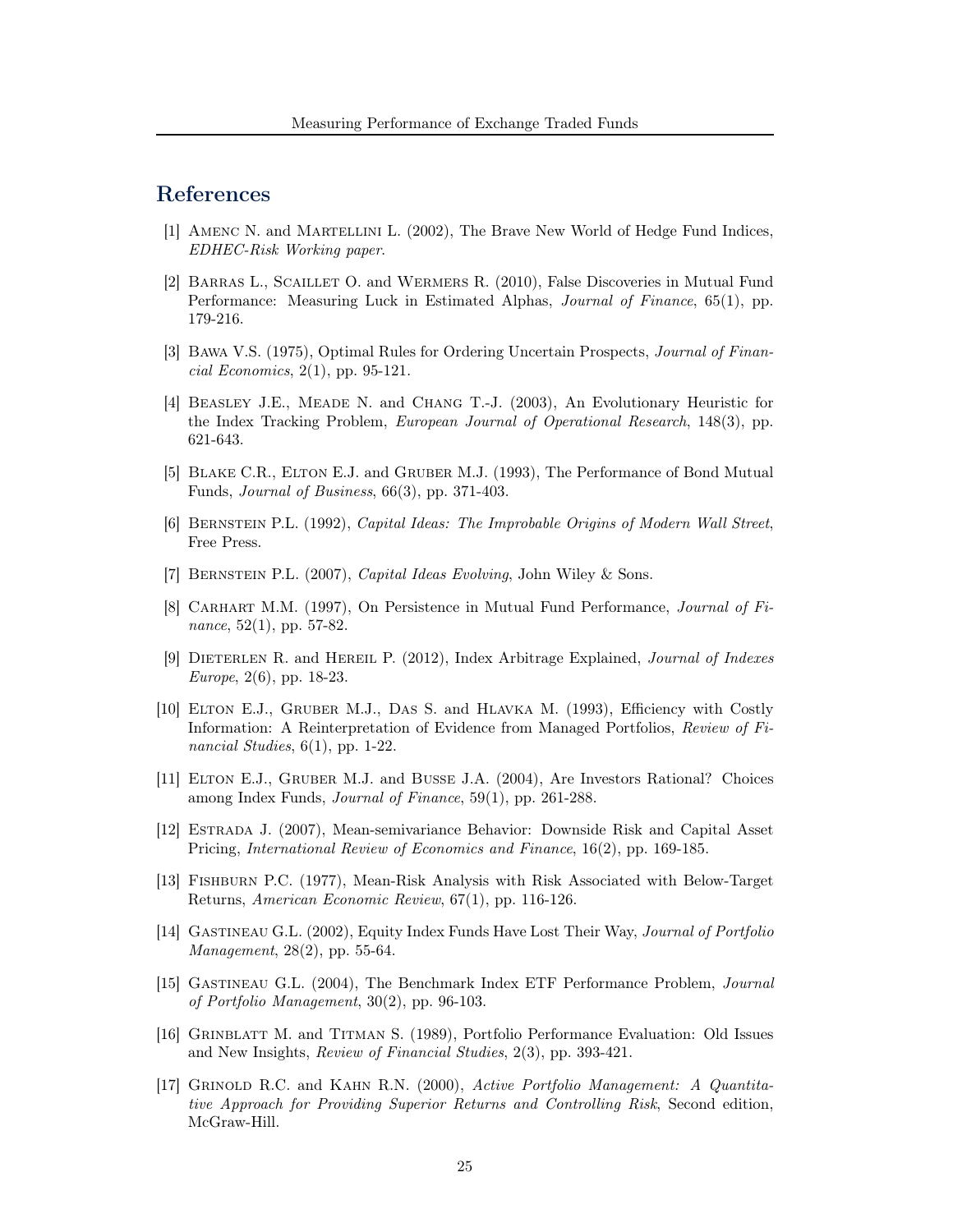- [18] Harlow W.V. (1991), Asset Allocation in a Downside-Risk Framework, *Financial Analysts Journal*, 47(5), pp. 28-40.
- [19] Jensen M.C. (1968), The Performance of Mutual Funds in the Period 1945-1964, *Journal of Finance*, 23(2), pp. 389-416.
- [20] Jorion P. (2003), Portfolio Optimization with Tracking-Error Constraints, *Financial Analysts Journal*, 59(5), pp. 70-82.
- [21] Markowitz H. (1952), Portfolio Selection, *Journal of Finance*, 7(1), pp. 77-91.
- [22] Markowitz H. (1959), *Portfolio Selection: Efficient Diversification of Investments*, John Wiley & Sons.
- [23] McNeil A.J. and Frey R. (2000), Estimation of Tail-related Risk Measures for Heteroscedastic Financial Time Series: An Extreme Value Approach, *Journal of Empirical Finance*, 7(3-4), pp. 271-300.
- [24] Nawrocki D.N. (1999), A Brief History of Downside Risk Measures, *Journal of Investing*, 8(3), pp. 9-25.
- [25] Pope P.F. and Yadav P.K. (1994), Discovering Errors in Tracking Error, *Journal of Portfolio Management*, 20(2), pp. 27-32.
- [26] Prigent J.-L. (2007), *Portfolio Optimization and Performance Analysis*, Chapman & Hall.
- [27] Roll R. (1992), A Mean/Variance Analysis of Tracking Error, *Journal of Portfolio Management*, 18(4), pp. 13-22.
- [28] Sharpe W.F. (1964), Capital Asset Prices: A Theory of Market Equilibrium under Conditions of Risk, *Journal of Finance*, 19(3), pp. 425-442.
- [29] Tobin J. (1958), Liquidity Preference as Behavior Towards Risk, *Review of Economic Studies*, 25(2), pp. 65-86.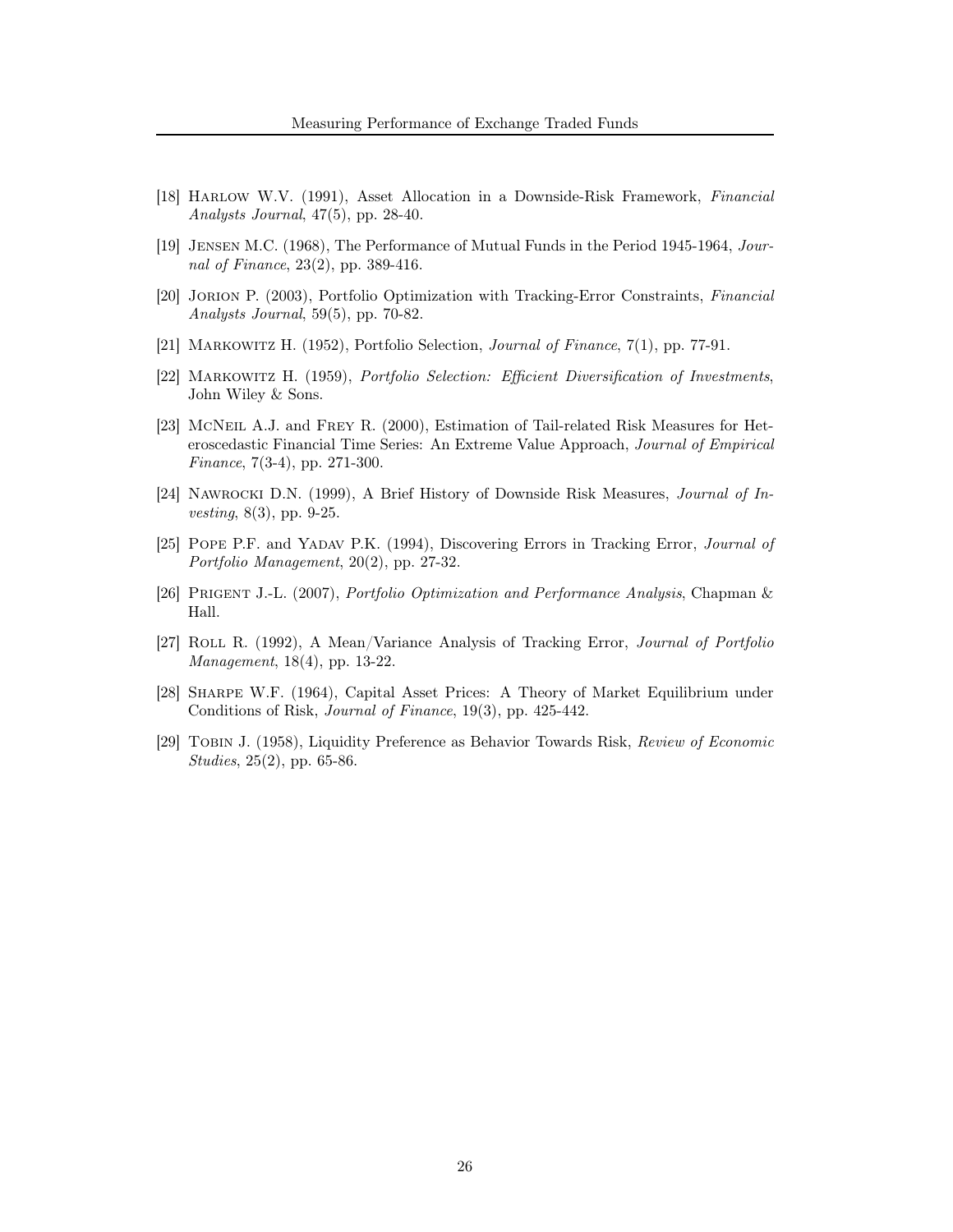# A Technical appendix

# A.1 Proof of the equation (1)

We have:

$$
\sigma^{2}(x \mid b) = (x - b)^{\top} \Sigma (x - b)
$$
  
=  $x^{\top} \Sigma x + b^{\top} \Sigma b - 2x^{\top} \Sigma b$   
=  $\sigma^{2}(x) + \sigma^{2}(b) - 2\rho(x, b) \sigma(x) \sigma(b)$ 

We deduce that the correlation between the portfolio  $x$  and the benchmark  $b$  is:

$$
\rho(x,b) = \frac{\sigma^2(x) + \sigma^2(b) - \sigma^2(x \mid b)}{2\sigma(x)\sigma(b)}
$$

It follows that:

$$
2(x_0 - b)^{\top} \Sigma (x - b) = 2(x_0^{\top} \Sigma x - x_0^{\top} \Sigma b - x^{\top} \Sigma b + b^{\top} \Sigma b)
$$
  
=  $\sigma^2 (x_0) + \sigma^2 (x) - \sigma^2 (x \mid x_0) -$   
 $\sigma^2 (x_0) - \sigma^2 (b) + \sigma^2 (x_0 \mid b) -$   
 $\sigma^2 (x) - \sigma^2 (b) + 2\sigma^2 (x \mid b) + \sigma^2 (b)$   
=  $\sigma^2 (x_0 \mid b) + \sigma^2 (x \mid b) - \sigma^2 (x \mid x_0)$ 

The weights of the portfolio *y* are given by:

$$
y = (1 - \alpha) x_0 + \alpha x
$$

We deduce that:

$$
y - b = (1 - \alpha) (x_0 - b) + \alpha (x - b)
$$

It follows that:

$$
\mu(y \mid b) = (1 - \alpha) \mu(x_0 \mid b) + \alpha \mu(x \mid b)
$$

and:

$$
\sigma^{2}(y | b) = (y - b)^{\top} \Sigma (y - b)
$$
  
=  $(1 - \alpha)^{2} (x_{0} - b)^{\top} \Sigma (x_{0} - b) +$   
 $\alpha^{2} (x - b)^{\top} \Sigma (x - b) +$   
 $2\alpha (1 - \alpha) (x_{0} - b)^{\top} \Sigma (x - b)$   
=  $(1 - \alpha)^{2} \sigma^{2} (x_{0} | b) + \alpha^{2} \sigma^{2} (x | b) +$   
 $\alpha (1 - \alpha) (\sigma^{2} (x_{0} | b) + \sigma^{2} (x | b) - \sigma^{2} (x | x_{0}))$   
=  $(1 - \alpha) \sigma^{2} (x_{0} | b) + \alpha \sigma^{2} (x | b) + (\alpha^{2} - \alpha) \sigma^{2} (x | x_{0})$ 

We deduce that:

$$
\text{IR}(y \mid b) = \frac{\mu(y \mid b)}{\sigma(y \mid b)}
$$
\n
$$
= \frac{(1 - \alpha)\mu(x_0 \mid b) + \alpha\mu(x \mid b)}{\sqrt{(1 - \alpha)\sigma^2(x_0 \mid b) + \alpha\sigma^2(x \mid b) + (\alpha^2 - \alpha)\sigma^2(x \mid x_0)}}
$$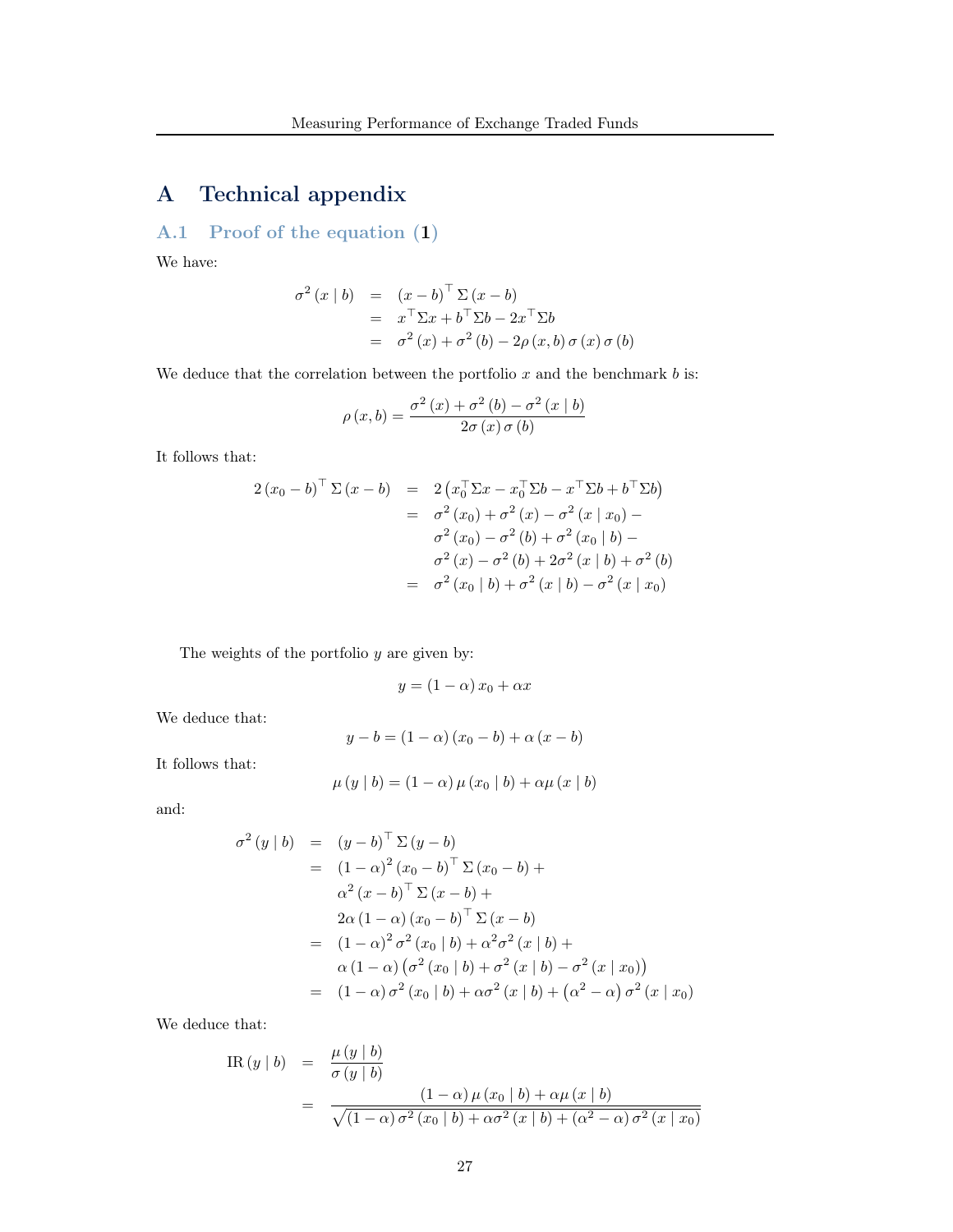## **A.2** Derivation of the efficiency measure  $\zeta_\alpha(x | b)$

The probability distribution function of the tracking error *e* is Gaussian with:

$$
e \sim \mathcal{N}\left(\mu\left(x\mid b\right), \sigma^2\left(x\mid b\right)\right)
$$

We have:

$$
\Pr\{\mathcal{L}(x \mid b) \le \zeta\} = \alpha
$$
\n
$$
\Leftrightarrow \Pr\{e - s \le \zeta\} = \alpha
$$
\n
$$
\Leftrightarrow \Pr\{e \le s + \zeta\} = \alpha
$$
\n
$$
\Leftrightarrow \Pr\left\{\frac{e - \mu(x \mid b)}{\sigma(x \mid b)} \le \frac{s + \zeta - \mu(x \mid b)}{\sigma(x \mid b)}\right\} = \alpha
$$
\n
$$
\Leftrightarrow \Phi\left(\frac{s + \zeta - \mu(x \mid b)}{\sigma(x \mid b)}\right) = \alpha
$$

It follows that:

$$
\frac{s+\zeta-\mu(x\mid b)}{\sigma(x\mid b)}=\Phi^{-1}(\alpha)
$$

or:

$$
\zeta = s - \mu(x \mid b) + \Phi^{-1}(\alpha) \sigma(x \mid b)
$$

We deduce that:

$$
\zeta_{\alpha}(x \mid b) = -\zeta
$$
  
=  $\mu(x \mid b) - s - \Phi^{-1}(\alpha) \sigma(x \mid b)$ 

## A.3 Building a benchmark from a set of competing indices

Let  $\{b_1, \ldots, b_m\}$  be a set of competing indices. The underlying idea is to compute a benchmark *b* representative of these indices. Let  $\Omega$  be the  $m \times m$  covariance matrix of the returns  $R_t(b_j)$ . By computing the eigendecomposition of  $\Omega$ , we get:

$$
\Omega = V \Lambda V^{\top} \tag{3}
$$

where *V* is the matrix of the eigenvectors and  $\Lambda = \text{diag}(\lambda_1, \ldots, \lambda_m)$  is a diagonal matrix of eigenvalues<sup>15</sup>. Because the decomposition  $(3)$  corresponds to the principal component analysis (PCA), we may extract the main representative factor defined by:

$$
F_t = \sum_{j=1}^{m} V_{j,1} R_t (b_j)
$$

As noticed by Amenc and Martellini (2002), this first component of the PCA maximizes the representativeness of the set of competing indices. The reference index is then a weighted portfolio of the competing indices:

$$
b=\sum_{j=1}^m w_jb_j
$$

where the weights are proportional to the loading coefficients:

$$
w_j = \frac{V_{j,1}}{\sum_{k=1}^{m} V_{k,1}}
$$

<sup>&</sup>lt;sup>15</sup>We assume that  $\lambda_1 \geq \ldots \geq \lambda_m$ .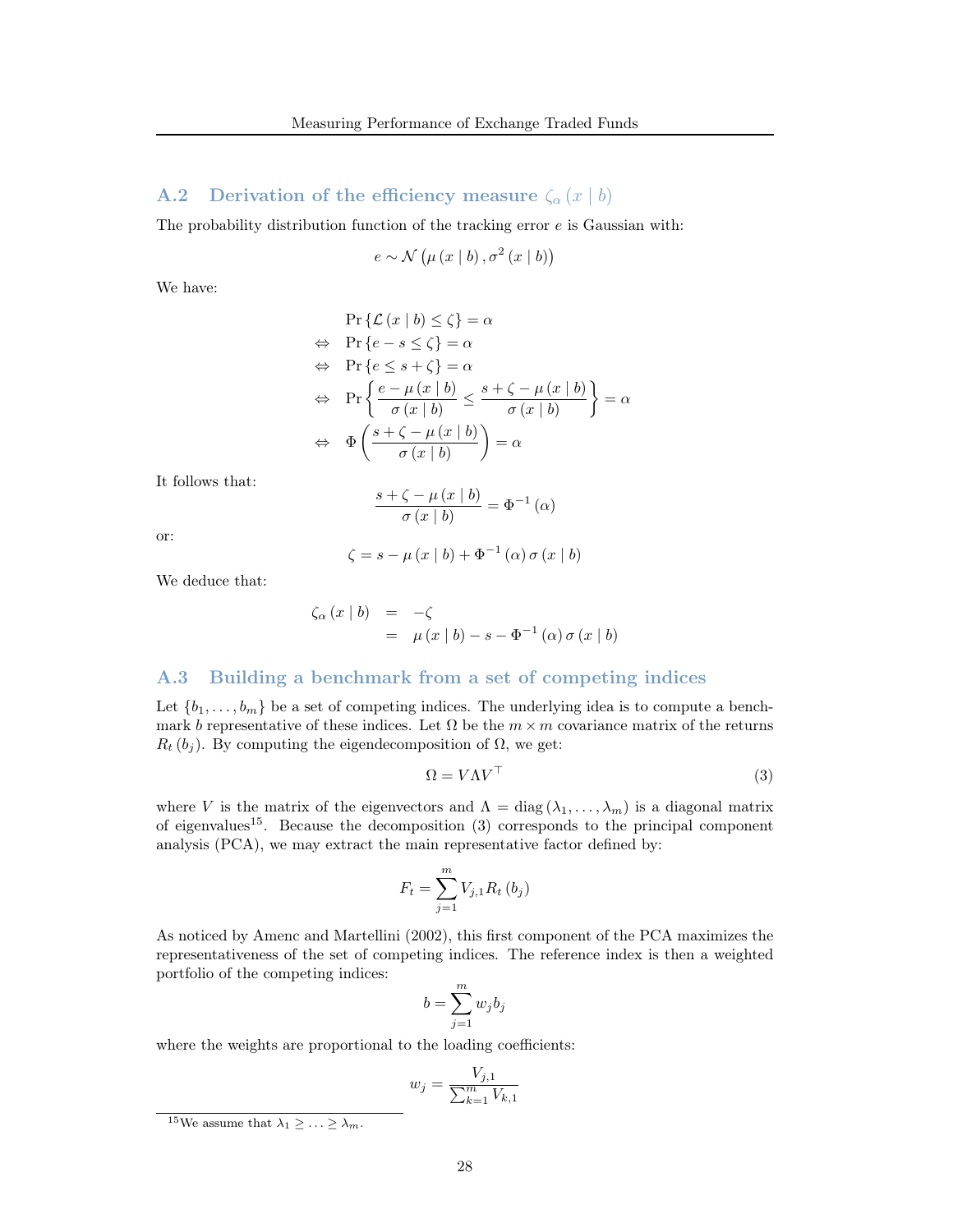## A.4 Lower partial moments

Let *X* be a random variable with distribution **F**. The mathematical expectation of *X* is<sup>16</sup>:

$$
\mu = \mathbb{E}[X]
$$
  
=  $\int_{-\infty}^{\infty} x \, d\mathbf{F}(x)$   
=  $\int_{-\infty}^{\infty} x f(x) \, dx$ 

whereas the centered moment of order *n* is:

$$
\mu_n(X) = \mathbb{E}[(X - \mu)^n]
$$

$$
= \int_{-\infty}^{\infty} (x - \mu)^n f(x) dx
$$

The variance of *X* corresponds to the second moment:  $\sigma^2(X) = \mu_2(X)$ .  $\sigma(X)$  is called standard deviation, but it is well known as volatility in finance, where *X* represents the return on an asset.

The lower partial moment (LPM) is obtained by (Bawa, 1975):

$$
LPM_n(X; \tau) = \mathbb{E} [\max(0, \tau - X)^n]
$$

$$
= \int_{-\infty}^{\tau} (\tau - x)^n f(x) dx
$$

where  $\tau$  is a threshold. If  $\tau$  is equal to the mean  $\mu$ , we get:

$$
LPM_n(X; \mu) = \mathbb{E} [\max(0, \mu - X)^n]
$$

$$
= \int_{-\infty}^{\mu} (\mu - x)^n f(x) dx
$$

Semi-variance is then defined as the second lower partial moment:

$$
SV(x) = LPM_2(X; \mu)
$$
  
=  $\mathbb{E} \left[ \max (0, \mu - X)^2 \right]$   
=  $\int_{-\infty}^{\mu} (\mu - x)^2 f(x) dx$ 

If the distribution of *X* is symmetric around the mean, we get:

$$
\int_{-\infty}^{\infty} (\mu - x)^2 f(x) dx = \int_{-\infty}^{\mu} (\mu - x)^2 f(x) dx + \int_{\mu}^{\infty} (\mu - x)^2 f(x) dx
$$

$$
= 2 \int_{-\infty}^{\mu} (\mu - x)^2 f(x) dx
$$

We deduce that semi-variance is half of the variance.

<sup>&</sup>lt;sup>16</sup>We note  $\overline{f(x)}$  the associated density function.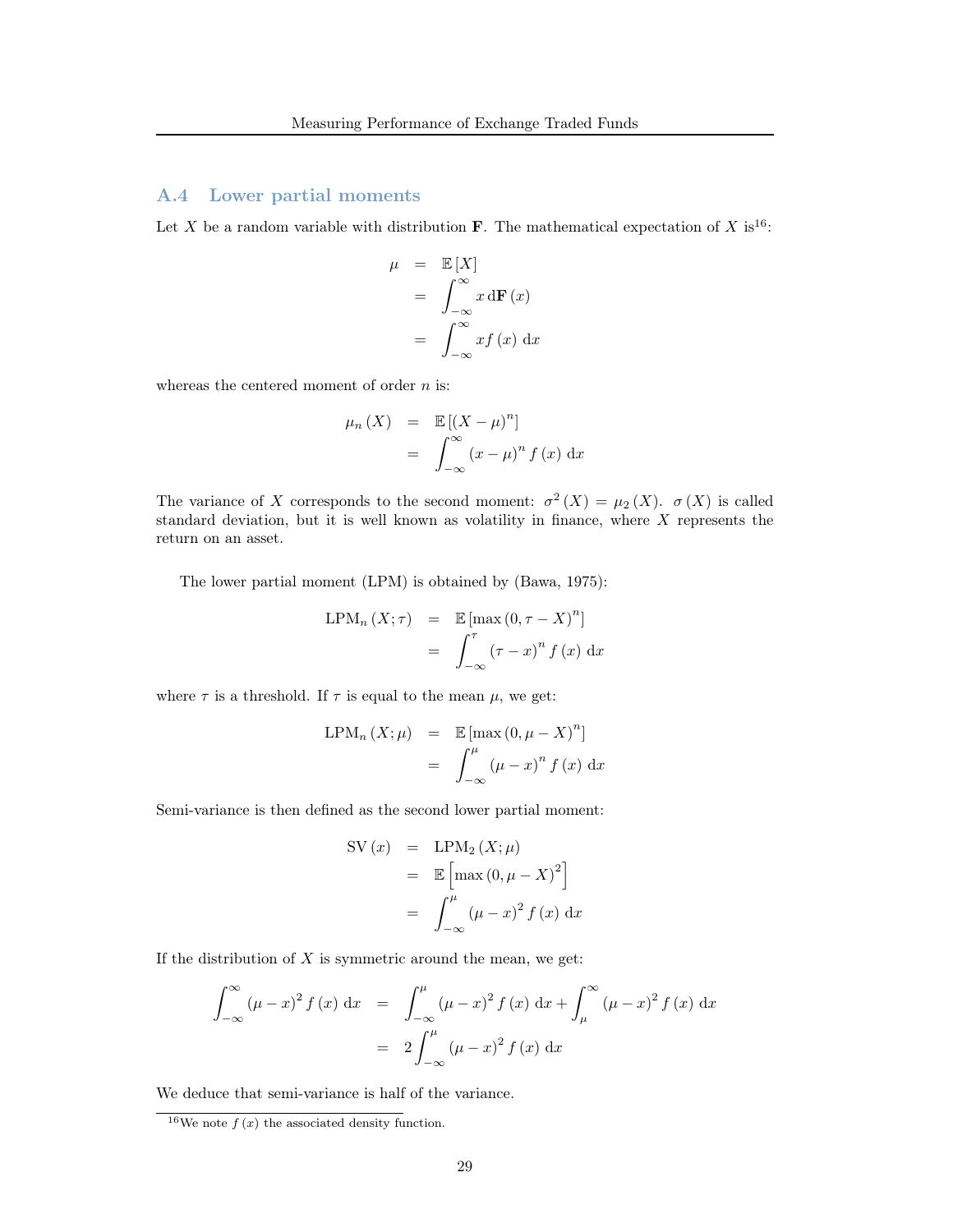## A.5 Computation of the spread  $s_N(x | b)$

#### A.5.1 Analytical expression

We define the daily spread  $s_N(x | b)$  as a weighted average of intraday spreads:

$$
s_N(x | b) = \frac{\sum_{j=\text{open}}^{\text{close}} s_j (t_{j+1} - t_j)}{\sum_{j=\text{open}}^{\text{close}} (t_{j+1} - t_j)}
$$

where  $s_j$  is the spread of the  $j^{\text{th}}$  tick and  $t_{j+1} - t_j$  the elapsed time between two consecutive ticks:

$$
s_j = c_j \frac{\left(\bar{P}_j^+ - \bar{P}_j^-\right)}{\bar{P}_j^0}
$$

We have also:

$$
\bar{P}^{\bullet}_j = \frac{\sum_{k=1}^K \bar{Q}^{\bullet}_{j,k} P^{\bullet}_{j,k}}{\sum_{k=1}^K \bar{Q}^{\bullet}_{j,k}}
$$

where  $P_{j,k}^+$  (resp.  $P_{j,k}^-$ ) is the ask (or bid) price at  $t_j$  for the  $k^{\text{th}}$  limit order. The average mid price  $\bar{P}_j^0$  corresponds to:

$$
\bar{P}_j^0=\frac{\bar{P}_j^++\bar{P}_j^-}{2}
$$

The quantity  $\overline{Q}_{j,k}^{+}$  and  $\overline{Q}_{j,k}^{-}$  are defined as follows:

$$
\bar{Q}_{j,k}^{\bullet} = \max\left(0, \min\left(Q_{j,k}^{\bullet}, Q_j^{\star} - \sum_{l=1}^{k-1} Q_{j,l}^{\bullet}\right)\right)
$$

Here,  $Q_{j,k}^+$  and  $Q_{j,k}^-$  are the ask and bid volumes of the  $k^{\text{th}}$  limit order. The reference quantity  $Q_j^*$  is the ratio between the trading notional *N* and the mid price:

$$
Q_j^\star = \frac{N}{\bar{P}_j^0}
$$

Sometimes it may appear that the trading volume on the order book is lower than the notional *N*. That is why the factor  $c_j$  may be greater than one:

$$
c_j = \max\left(1, \frac{Q_j^\star}{\min\left(\sum_{k=1}^K Q_{j,k}^+, \sum_{k=1}^K Q_{j,k}^-\right)}\right)
$$

For instance, if we wish to execute an order of 2 MEUR and there is only a trading volume of 1 MEUR, we multiply the spread by two.

Remark 3 *For each trading day, we compute the daily spread for the different listing places using the previous formulas and we take the best spread.*

#### A.5.2 Example

Let us illustrate the spread calculation with the order book given in Table 11. For  $Q^* = 1000$ , we get the results shown in Table 12. We deduce that the mid price  $\bar{P}_j^0$  is 85.98 whereas the spread  $s_j$  is equal to 20.12 bps. It corresponds to a notional  $N = Q^* \times \bar{P}_j^0$  of 85 981  $\in$ .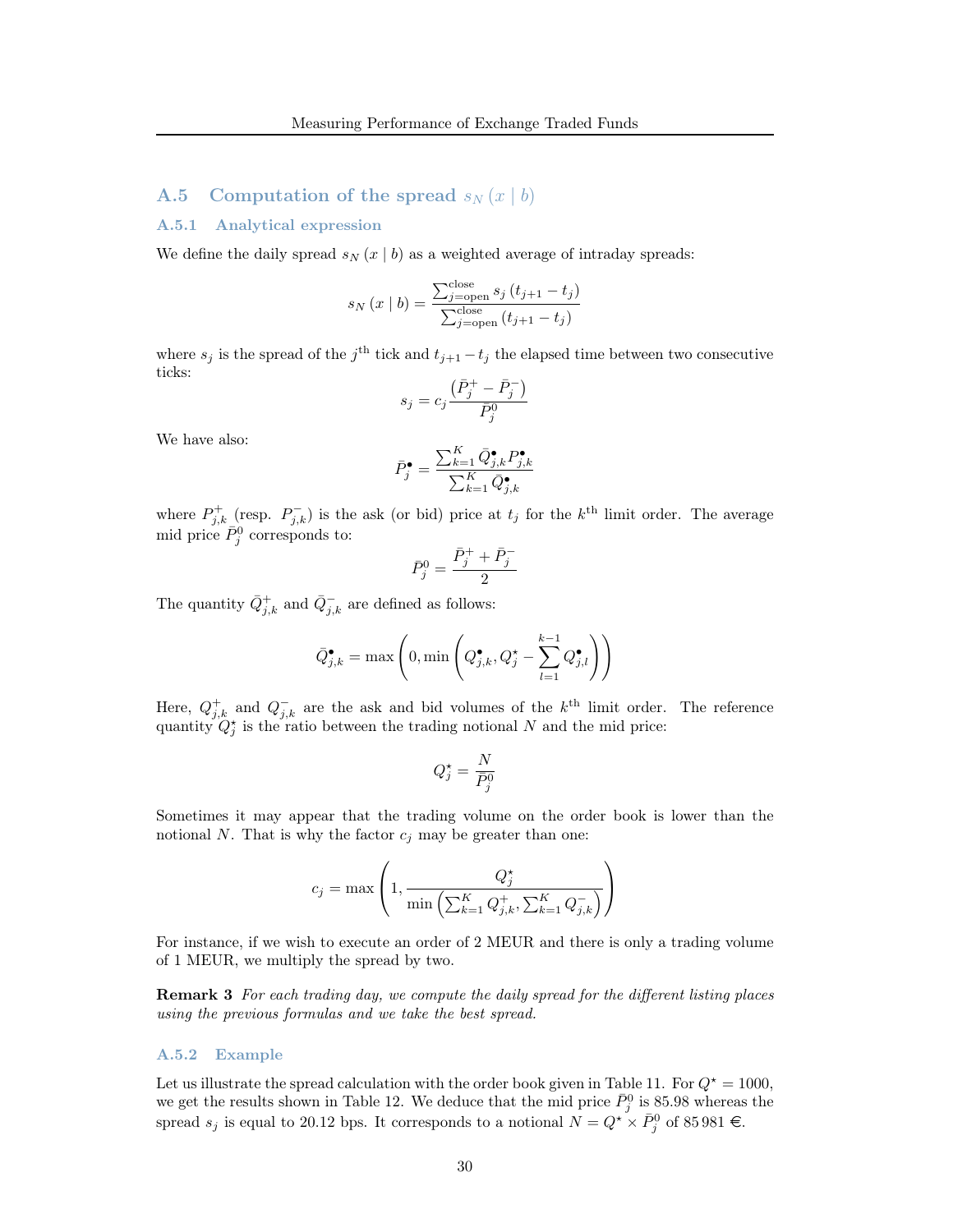| $\boldsymbol{k}$ |      | Buy orders            |      | Sell orders |  |  |
|------------------|------|-----------------------|------|-------------|--|--|
|                  |      | $P_{i,\underline{k}}$ |      | $\cdot k$   |  |  |
| 1                | 900  | 85.90                 | 600  | 86.05       |  |  |
| $\overline{2}$   | 200  | 85.85                 | 300  | 86.06       |  |  |
| 3                | 57   | 85.82                 | 400  | 86.20       |  |  |
| 4                | 18   | 85.75                 | 213  | 86.21       |  |  |
| 5                | 117  | 85.74                 | 73   | 86.22       |  |  |
| 6                | 1000 | 85.73                 | 200  | 86.23       |  |  |
| 7                | 3000 | 85.72                 | 1500 | 86.25       |  |  |

Table 11: Limit order book

Table 12: Computing the spread for  $Q^{\star} = 1000$ 

| k.                                        |           | Buy orders | Sell orders |       |  |
|-------------------------------------------|-----------|------------|-------------|-------|--|
|                                           | $\cdot k$ | i.k        |             | i.k   |  |
|                                           | 900       | 85.90      | 600         | 86.05 |  |
| 2                                         | 100       | 85.85      | 300         | 86.06 |  |
| 3                                         |           | 85.82      | 100         | 86.20 |  |
| $\sum_{k=1}^{K}$ (<br>$Q_{i,k}^{\bullet}$ | 1000      |            | 1000        |       |  |
|                                           |           | 85.89      |             | 86.07 |  |

If we wish to execute an order for 100 KEUR, it implies that  $Q^* > 1000$ . Given a notional *N*, it is then possible to find the optimal value of  $Q^*$ :

$$
Q^* = \inf \left\{ Q \in \mathbb{N} : Q\bar{P}_j^0 \ge N \right\}
$$

We may solve this nonlinear inequality by using a bisection algorithm. For instance, if *N* is equal to 100 KEUR, we obtain  $Q^* = 1163$ . In this case, the spread is equal to 23.24 bps. Sometimes, there are not enough orders in the book. For instance, if  $N = 500$  KEUR, the mid price is 85.972 meaning that  $Q^* = 5816$ . The coefficient *c* is then larger than 1 and we obtain a spread equal to 87*.*81 bps.

|                  | $N = 100$ KEUR |             |                | $N = 500$ KEUR |             |             |             |             |
|------------------|----------------|-------------|----------------|----------------|-------------|-------------|-------------|-------------|
| $\boldsymbol{k}$ |                | Buy orders  |                | Sell orders    |             | Buy orders  |             | Sell orders |
|                  | $Q_{j,k}$      | $P_{i,k}^-$ | $Q_{j,k}^+$    | $P_{j,k}^+$    | $Q_{j,k}^-$ | $P_{i,k}^-$ | $Q_{j,k}^+$ | $P^+_{j,k}$ |
|                  | 900            | 85.90       | 600            | 86.05          | 900         | 85.90       | 600         | 86.05       |
| $\overline{2}$   | 100            | 85.85       | 300            | 86.06          | 200         | 85.85       | 300         | 86.06       |
| 3                | 57             | 85.82       | 263            | 86.20          | 57          | 85.82       | 400         | 86.20       |
| 4                | 6              | 85.75       | $\overline{0}$ | 86.21          | 18          | 85.75       | 213         | 86.21       |
| 5                | 0              | 85.74       | $\overline{0}$ | 86.22          | 117         | 85.74       | 73          | 86.21       |
| 6                | 0              | 85.73       | $\theta$       | 86.23          | 1000        | 85.73       | 200         | 86.23       |
|                  | 0              | 85.72       | 0              | 86.25          | 3000        | 85.72       | 1500        | 86.25       |
|                  | 1163           |             | 1163           |                | 5292        |             | 3286        |             |
|                  |                | 85.89       |                | 86.09          |             | 85.76       |             | 86.19       |

Table 13: Computing the spread for a given notional *N*